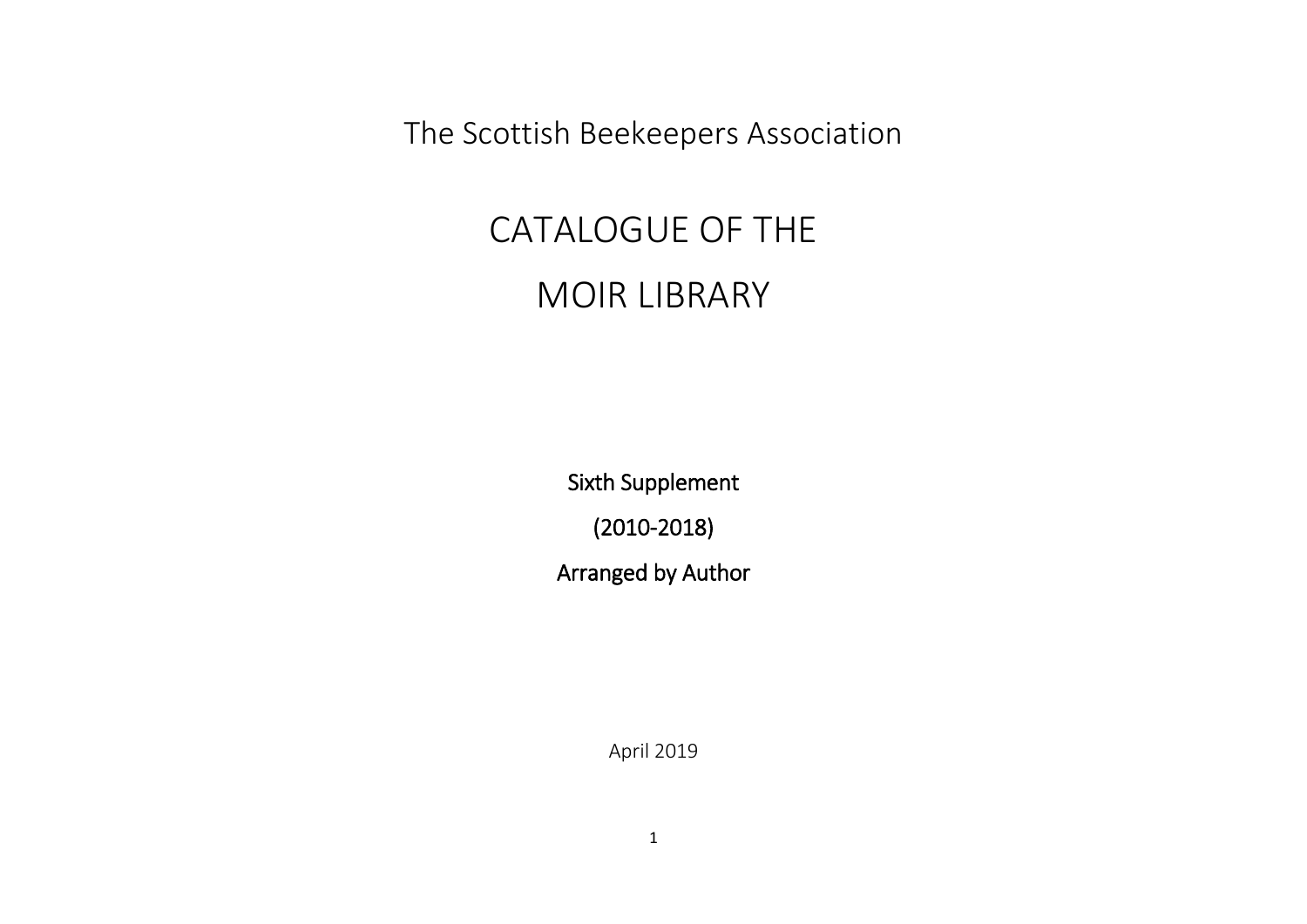| Date | ML No  | Class No        | Author                         | Title                                                 | Remarks                     |
|------|--------|-----------------|--------------------------------|-------------------------------------------------------|-----------------------------|
| 2013 | ML3508 | SF534.5 A13     | Abbott CP                      | Queen Breeding for Amateurs                           |                             |
| 2016 | ML3686 | SF534.5 A13     | Abbott CP                      | Queen Breeding for Amateurs                           |                             |
| 2017 | ML3748 | SF521.54        | Aberdeen BKA                   | Aberdeen BKA History 1910-2010                        | From Peter Browne, Lochaber |
| 2017 | ML3749 | SF540.53        | Acton B and Duncan P           | <b>Making Mead</b>                                    | From Peter Browne, Lochaber |
| 2017 | ML3750 | SF538.373       | Adey M et al                   | Pest Control Safe for Bees                            | From Peter Browne, Lochaber |
| 2017 | ML3751 | SF514 A38       | Alford DV                      | Bumble bee Distribution Maps Scheme                   | From Peter Browne, Lochaber |
| 2017 | ML3752 | SF532.13        | Alston F                       | Skeps                                                 | From Peter Browne, Lochaber |
| 2012 | ML3483 | SF538.38        | Apimondia                      | Diagnose und Therapie der Varroatose                  |                             |
| 2010 | ML3384 | SF520.19 C99    | Apimondia XIX Congress         | Complete Texts of Lectures Vol 1                      |                             |
| 2010 | ML3385 | SF520.19 C99    | Apimondia XIX Congress         | Complete Texts of Lectures Vol 2                      |                             |
| 2016 | ML3687 | SF              | Armitt JH                      | Beekeeping for Recreation and Profit                  |                             |
| 2011 | ML3408 | <b>SF535</b>    | Aston D and Bucknall S         | Plants and Honey bees                                 |                             |
| 2017 | ML3753 | SF538 A85       | Aston D and Bucknall S         | Keeping Healthy Honey Bees                            | From Peter Browne, Lochaber |
| 2014 | ML3569 | SF530.3 A95     | Avery GW                       | Beekeeping for Beginners                              |                             |
| 2018 | ML3825 | S537.3 B13      | Badger M                       | How to use a Horsley Board for Swarm Control          |                             |
| 2013 | ML3499 | SF538 B15       | <b>Bailey L</b>                | Infectious Diseases of the Honeybee                   |                             |
| 2014 | ML3600 | SF538.31 B15    | Bailey L                       | The Isle of Wight Disease                             |                             |
| 2015 | ML3636 | SF537.9         | <b>Bailey L</b>                | Beekeeping by Numbers                                 |                             |
| 2017 | ML3754 | SF538.31 B15    | Bailey L                       | Isle of Wight Disease                                 | From Peter Browne, Lochaber |
| 2014 | ML3601 | SF538.38        | Ball B                         | Varroa Jacobsoni Host Parasite Pathogen Interactions  |                             |
| 2017 | ML3745 | SF517.8         | <b>BBKA News Special Issue</b> | General Husbandry                                     |                             |
| 2013 | ML3507 | SF521.5 B41     | Bee Research Association       | A History of the First 25 Years                       |                             |
| 2013 | ML3550 | SF529 R96       | Bee Research Association       | Some Recent Russian Researches on Bees and Beekeeping |                             |
| 2014 | ML3570 | SF529 R96       | Bee Research Association       | Some Recent Russian Researches on Bees and Beekeeping |                             |
| 2016 | ML3683 | SF525 B45       | Benbow S                       | The Urban Beekeeper; A Year of Bees in the City       |                             |
| 2012 | ML3452 | <b>QL568 A6</b> | Benjamin A and McCallum B      | A World Without Bees                                  |                             |
| 2012 | ML3491 | SF525 B46       | Benjamin A and McCallum B      | Keeping Bees and Making Honey                         |                             |
| 2015 | ML3645 | <b>SF525</b>    | Benjamin A and McCallum B      | Bees in the City; the Urban Beekeeper's Handbook      |                             |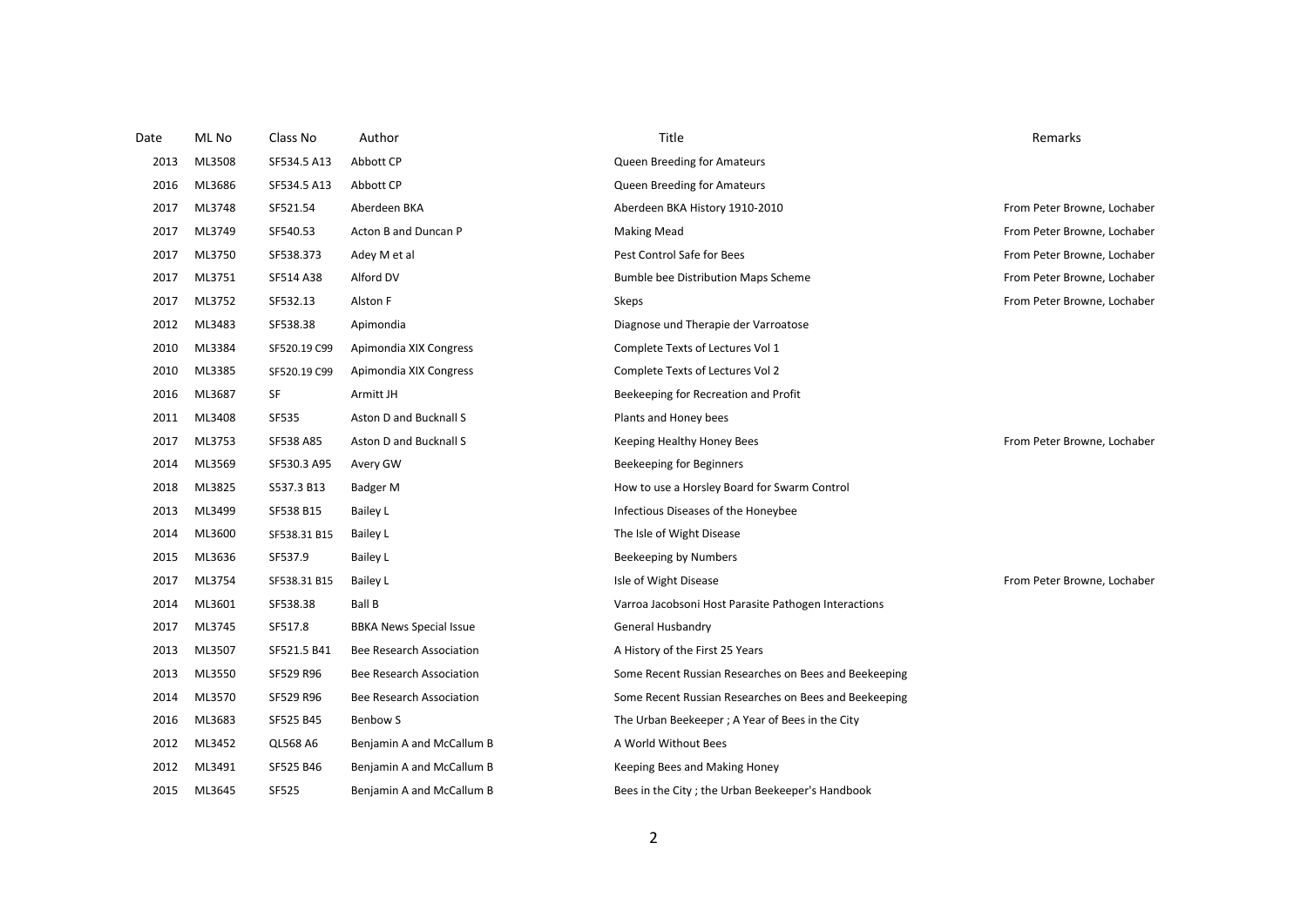| 2011 | ML3418 | SF537.3 B47 | <b>Bent ER</b>                        | <b>Swarm Control Survey</b>                                      |                             |
|------|--------|-------------|---------------------------------------|------------------------------------------------------------------|-----------------------------|
| 2016 | ML3689 | SF537.3 B47 | <b>Bent ER</b>                        | <b>Swarm Control Survey</b>                                      |                             |
| 2014 | ML3553 | SF515.7 B54 | <b>Bertholf L</b>                     | Reactions of the Honeybee to Light                               |                             |
| 2017 | ML3755 | SF534       | <b>BIBBA</b>                          | <b>Guidelines for Bee Breeding</b>                               | From Peter Browne, Lochaber |
| 2017 | ML3756 | SF525.2 A19 | Bill L                                | For the Love of Bees                                             | From Peter Browne, Lochaber |
| 2012 | ML3456 | SF539.19    | <b>Bishop H</b>                       | Robbing the Bees                                                 |                             |
| 2011 | ML3431 | SF533.3     | <b>Blow T</b>                         | Bees, Hives and Honey                                            |                             |
| 2012 | ML3489 | SF538.373   | <b>Bourne All</b>                     | Poisoning of Honeybees by Orchard Sprays                         |                             |
| 2017 | ML3757 | SF515.7 B66 | Boys R                                | Listen to the Bees                                               | From Peter Browne, Lochaber |
| 2014 | ML3558 | SF525 B79   | <b>Brackney S</b>                     | Plan Bee                                                         |                             |
| 2014 | ML3559 | SF525 B79   | <b>Brackney S</b>                     | Plan Bee                                                         |                             |
| 2017 | ML3758 | SF531.8     | <b>Bradbeer N</b>                     | Bees and Rural Livelihoods                                       | From Peter Browne, Lochaber |
| 2017 | ML3759 | SF531.8     | <b>Bradbeer N</b>                     | Beekeeping in Rural Development                                  | From Peter Browne, Lochaber |
| 2013 | ML3530 | SF537.7     | <b>Braun</b>                          | Dividing Over-wintering Colonies for Increased Honey Production  |                             |
| 2011 | ML3406 | SF520.5     | <b>British Beekeepers Association</b> | Eight Addresses Given at the Annual Conference                   |                             |
| 2014 | ML3580 | SF521.5 B86 | <b>British Beekeepers Association</b> | 1992 Year Book and Annual Report                                 |                             |
| 2014 | ML3599 | SF521.5 B86 | <b>British Beekeepers Association</b> | Centenary Year 1974 Year Book and Annual Report                  |                             |
| 2016 | ML3690 | SF525 B86   | <b>British Beekeepers Association</b> | Handbook for Cottagers: Modern Beekeeping                        |                             |
| 2014 | ML3604 | SF534       | <b>Brother Adam</b>                   | Breeding the Honey Bee                                           |                             |
| 2017 | ML3760 | SF525 B87   | Brown R                               | Look, Listen, Learn at the Hive-side                             | From Peter Browne, Lochaber |
| 2016 | ML3672 |             | <b>Burges HD</b>                      | Control of Wax Moths ; Physical, Chemical and Biological methods |                             |
| 2012 | ML3481 | SF538.25    | <b>Burnside CE</b>                    | Fungus Disease of the Honey Bee                                  |                             |
| 2016 | ML3691 | SF527.5 R62 | <b>Buzzard CA</b>                     | <b>Shining Hours</b>                                             |                             |
| 2011 | ML3439 | SF527.5 B62 | <b>Buzzard CN</b>                     | <b>Shining Hours</b>                                             |                             |
| 2012 | ML3469 | SF527.5 R62 | <b>Buzzard CN</b>                     | <b>Shining Hours</b>                                             |                             |
| 2018 | ML3823 | SF536.9 R21 | Calder A                              | Oilseed Rape and Bees                                            |                             |
| 2015 | ML3626 | SF539.7     | Calder M                              | Recipes using Beeswax                                            |                             |
| 2017 | ML3762 | SF540.3     | Calder M                              | Sweet and Savoury Honey Recipes                                  | From Peter Browne, Lochaber |
| 2017 | ML3763 | SF525 C19   | Campion and Hodgson                   | Bees at the Bottom of the Garden                                 | From Peter Browne, Lochaber |
| 2012 | ML3453 | QL496       | Carreck N and Johnson AW              | Aspects of Sociality in Insects                                  |                             |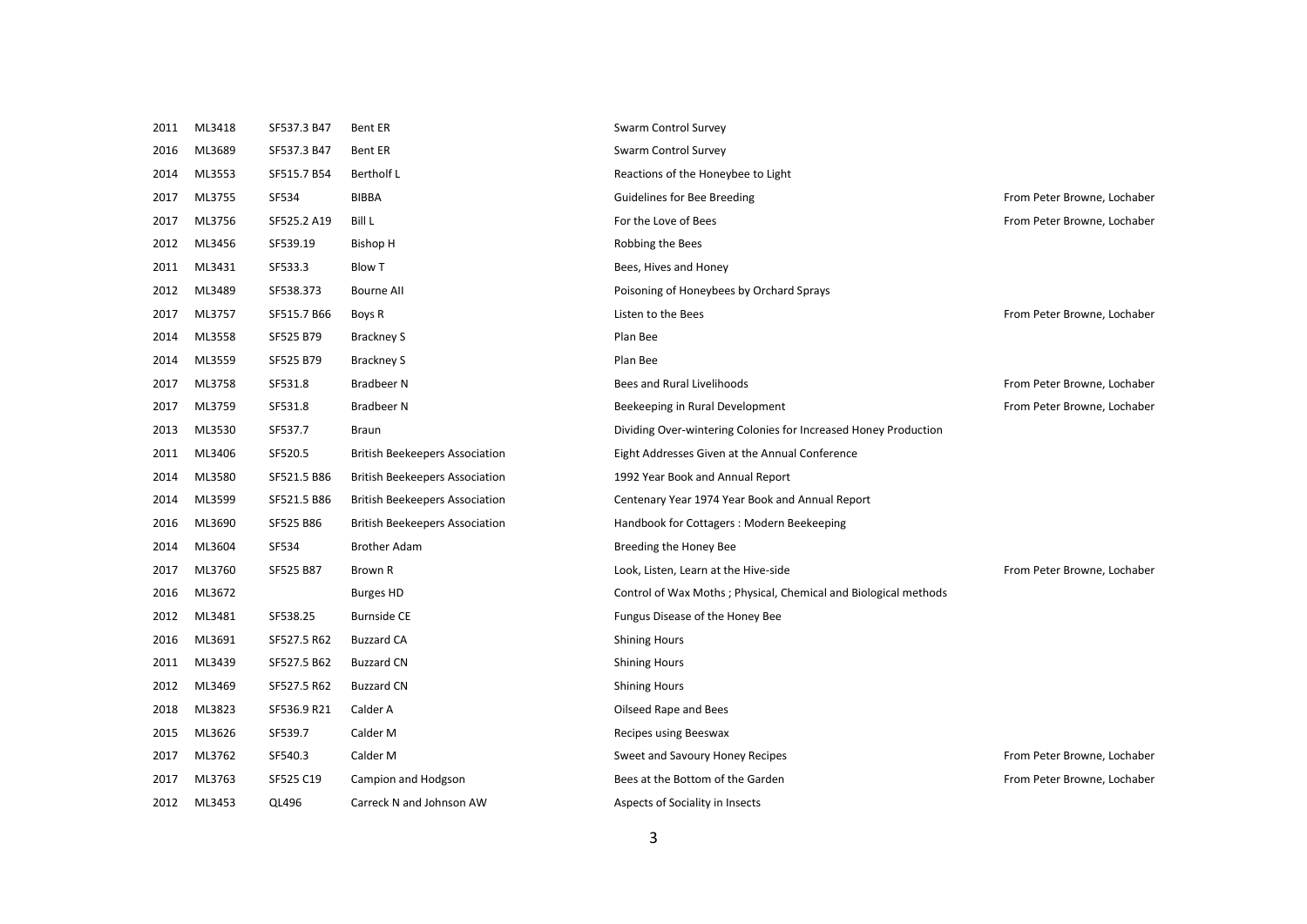| 2016 | ML3692  | SF525 A73    | Carter GA                                | Bees and Honey                                         |                             |
|------|---------|--------------|------------------------------------------|--------------------------------------------------------|-----------------------------|
| 2016 | ML3693  | SF525 A73    | Carter GA                                | Bees and Honey                                         |                             |
| 2016 | ML3694  | SF525 A73    | Carter GA                                | Bees and Honey                                         |                             |
| 2015 | ML3637  | SF519        | <b>Central Association of Beekeepers</b> | Golden Jubilee Biography                               |                             |
| 2016 | ML3695  | SF530.5 C46  | Chapman A D                              | A Honey Bee and her Master                             |                             |
| 2011 | ML3390  | SF530.5 C46  | Chapman ADA                              | A Honey Bee and her Master                             |                             |
| 2016 | ML3664  | SF535.15     | Chapman N                                | Pollen Microscopy                                      |                             |
| 2017 | ML3742  | SF535.15     | Chapman N                                | Pollen Microscopy                                      |                             |
| 2016 | ML3696  | SF525 C52    | Cheshire FR                              | Bees and Beekeeping Vol 1                              |                             |
| 2016 | ML3697  | SF525 C52    | Cheshire FR                              | Bees and Beekeeping Vol 2                              |                             |
| 2011 | ML3401  | QK926        | Clapham, Tutin and Warburg               | Flora of the British Isles                             |                             |
| 2012 | ML3446  | SF532.57     | Clarke RE                                | Comb and Common-sense                                  |                             |
| 2015 | ML3634  | <b>SF528</b> | Clauss B                                 | Varroosis, the German Experience                       |                             |
| 2017 | ML 3744 | SF523 C77    | Cook AJ                                  | Beekeepers Guide or Manual of the Apiary               |                             |
| 2017 | ML3764  | SF534.5 C77  | Cook V                                   | Queen Rearing Simplified                               | From Peter Browne, Lochaber |
| 2016 | ML3663  | SF534.31     | Cooper B                                 | Honey Bees of the British Isles                        |                             |
| 2016 | ML3671  |              | Cooper J                                 | Aberdeen and District Beekeepers Association 1910-2010 |                             |
| 2015 | ML3660  | SF539.23     | Couston R                                | Cooperative Honey Handling and Extracting Techniques   |                             |
| 2018 | ML3821  | SF515.3 C87  | Cowley M                                 | The Honey Bee Illustrated                              |                             |
| 2011 | ML3410  | SF525 C88    | Cramp D                                  | <b>Practical Manual of Beekeeping</b>                  |                             |
| 2017 | ML3741  | SF517.9      | Crane E                                  | Dictionary of Beekeeping Terms (in various languages)  |                             |
| 2017 | ML3765  | <b>SF539</b> | Crane E                                  | A Book of Honey                                        | From Peter Browne, Lochaber |
| 2017 | ML3766  | <b>SF518</b> | Crane E                                  | Rock Art of the Honey Hunters                          | From Peter Browne, Lochaber |
| 2012 | ML3466  | SF517.9      | Crane EE                                 | Dictionary of Beekeeping                               |                             |
| 2015 | ML3621  | SF517.9      | Crane EE                                 | Dictionary of Beekeeping Terms Vol 5                   |                             |
| 2014 | ML3603  | SF535.15     | Cresswell JE                             | Bees as Pollinators How Far Does Pollen Go?            |                             |
| 2017 | ML3767  | SF537.15     | Croft IR                                 | Allergy to Bee Stings                                  | From Peter Browne, Lochaber |
| 2013 | ML3519  | SF517.5 C94  | Crompton J                               | The Hive                                               |                             |
| 2017 | ML3768  | SF530.5 C95  | Crowder D                                | The Flying Nation                                      | From Peter Browne, Lochaber |
| 2011 | ML3391  | SF530.3 D25  | Dadant CP                                | First Lessons in Beekeeping                            |                             |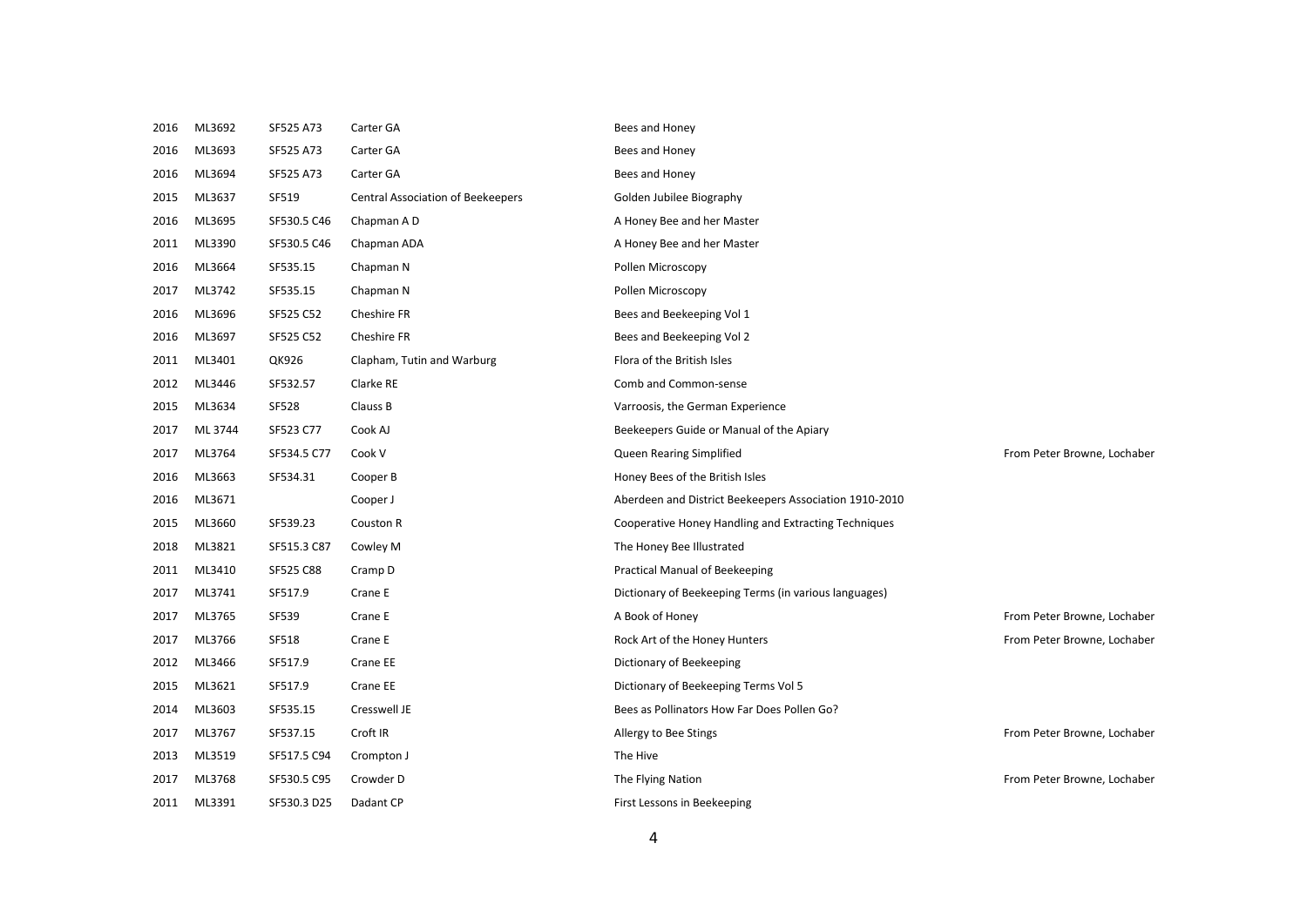| 2016 | ML3698 | SF523 D12    | Dadant CP                              | Dadant System of Beekeeping                           |                             |
|------|--------|--------------|----------------------------------------|-------------------------------------------------------|-----------------------------|
| 2017 | ML3769 | SF540.3      | Dalby B                                | Honey Recipes for Microwave Cookery                   | From Peter Browne, Lochaber |
| 2011 | ML3409 | SF525 D25    | Davies A                               | Beekeeping                                            |                             |
| 2015 | ML3635 | SF515.5      | Davis C                                | Organisation and Colony Reproduction in the Honey Bee |                             |
| 2017 | ML3761 | SF525 D28    | de Bruyn C                             | <b>Practical Beekeeping</b>                           | From Peter Browne, Lochaber |
| 2016 | ML3733 |              | De Gelieu J (trans C Stirling -Graham) | The Bee Preserver                                     |                             |
| 2011 | ML3433 | SF525 4D28   | Deans ASC                              | The Beekeeper's Encyclopaedia                         |                             |
| 2011 | ML3435 | SF530.3 D25  | Deans ASC                              | Bees and Beekeeping                                   | Deans Gift                  |
| 2011 | ML3436 | SF530.3 D25  | Deans ASC                              | Bees and Beekeeping                                   | Deans Gift                  |
| 2013 | ML3514 | SF525.4 D28  | Deans ASC                              | <b>Beekeeping Techniques</b>                          |                             |
| 2017 | ML3770 | SF540.53     | Dennis CB                              | <b>Background to Meadmaking</b>                       | From Peter Browne, Lochaber |
| 2015 | ML3656 | SF538.38     | Devon Apicultural Research Group       | Living with Varroa Jacobsoni                          |                             |
| 2015 | ML3661 | SF538.38     | Devon Apicultural Research Group       | Living with Varroa Jacobsoni                          |                             |
| 2017 | ML3771 | SF538.38     | Dietz A and Herman HF                  | Biology, Detection and Control of Varroa Jacobsoni    | From Peter Browne, Lochaber |
| 2015 | ML3618 | SF515 D65    | Doering                                | A Bee is Born                                         |                             |
| 2012 | ML3454 | SF534.47     | Doyle J                                | <b>Collecting Honey Pots</b>                          |                             |
| 2014 | ML3576 | SF530.3 D77  | Frieberg G                             | Beekeeping for Beginners in Ceylon                    |                             |
| 2016 | ML3699 | SF532.15 S62 | Dugat M                                | The Sky-Scraper Hive                                  |                             |
| 2015 | ML3632 | SF538.5      | Duggan RM                              | Bees and their Predators in Far-away Places           |                             |
| 2018 | ML3827 | SF529 G79    | <b>EDIAM</b>                           | Beehives of Greece (Greek Text)                       |                             |
| 2014 | ML3586 | S678.5       | Edinburgh College of Agriculture       | Annual Report 1973                                    |                             |
| 2014 | ML3587 | S678.5       | Edinburgh College of Agriculture       | Annual Report 1974                                    |                             |
| 2014 | ML3588 | S678.5       | Edinburgh College of Agriculture       | Annual Report 1975                                    |                             |
| 2014 | ML3589 | S678.5       | Edinburgh College of Agriculture       | Annual Report 1976                                    |                             |
| 2014 | ML3590 | S678.5       | Edinburgh College of Agriculture       | Annual Report 1977                                    |                             |
| 2014 | ML3591 | S678.5       | Edinburgh College of Agriculture       | Annual Report 1978                                    |                             |
| 2014 | ML3592 | S678.5       | Edinburgh College of Agriculture       | Annual Report 1979                                    |                             |
| 2014 | ML3593 | S678.5       | Edinburgh College of Agriculture       | Annual Report 1980                                    |                             |
| 2014 | ML3594 | S678.5       | Edinburgh College of Agriculture       | Annual Report 1981                                    |                             |
| 2014 | ML3595 | S678.5       | Edinburgh College of Agriculture       | Annual Report 1982                                    |                             |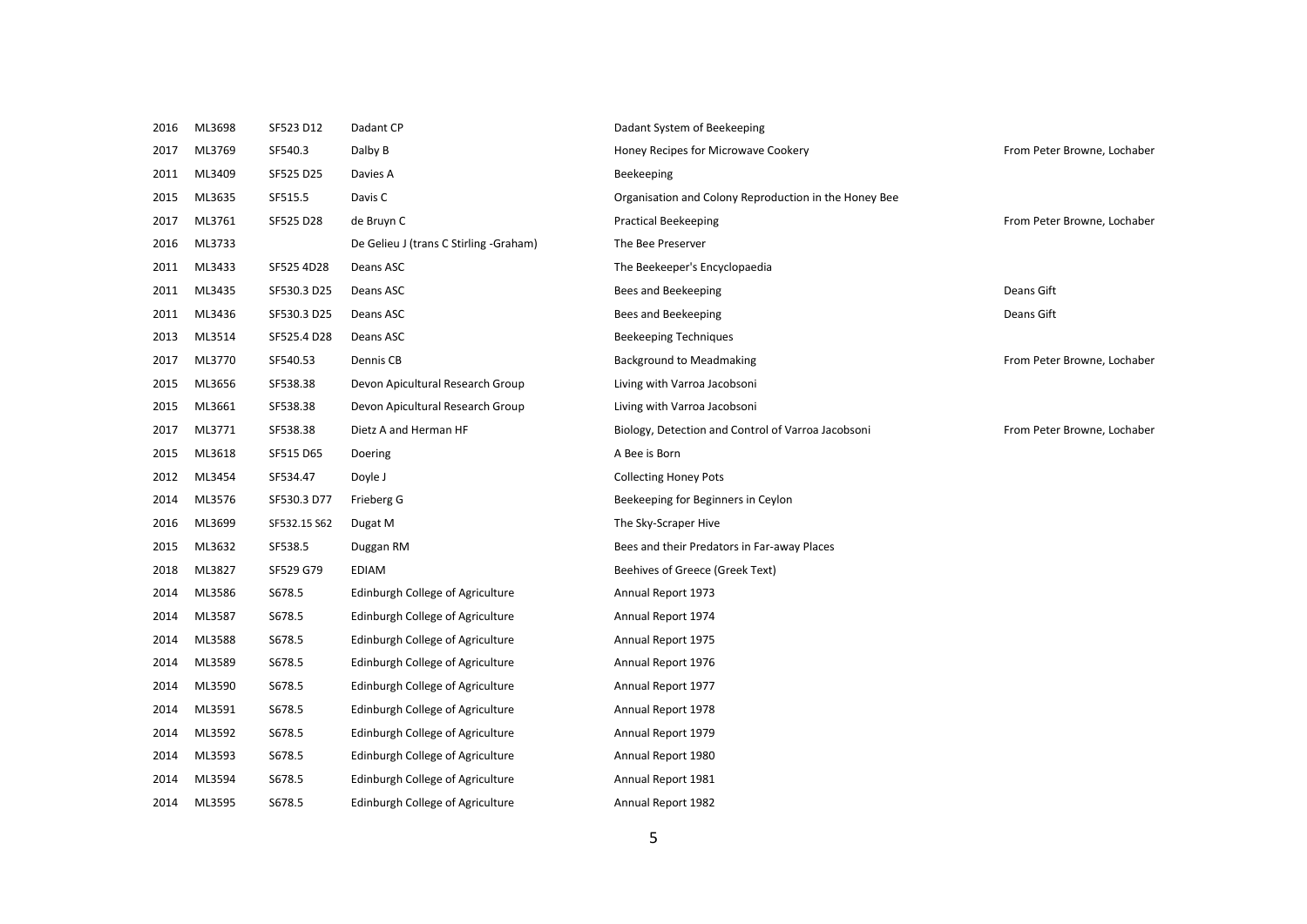| 2014 | ML3596 | S678.5        | Edinburgh College of Agriculture | Annual Report 1983                                              |                             |
|------|--------|---------------|----------------------------------|-----------------------------------------------------------------|-----------------------------|
| 2015 | ML3638 | QL463         | <b>Edmunds P</b>                 | When is a Bee not a Bee                                         |                             |
| 2011 | ML3434 | SF517.5 E25   | Edwardes T                       | The Lore of the Honeybee                                        | Gifted by John Macarthur    |
| 2016 | ML3700 | SF517.5 E25   | Edwardes T                       | The Lore of the Honeybee                                        |                             |
| 2016 | ML3669 | SF535.15      | Ellerman CJ                      | Pollination ; After the Bees Visit                              |                             |
| 2011 | ML3407 | <b>SF517E</b> | Ellis H                          | Sweetness and Light                                             |                             |
| 2012 | ML3457 | SF514         | Evans E, Burns I and Spivak M    | <b>Befriending Bumblebees</b>                                   |                             |
| 2013 | ML3523 | QL496         | Fabre JH                         | Fabre's Book of Insects Retold by Mrs Rodolph Stawell           |                             |
| 2017 | ML3772 | SF514 F12     | Fabre JH                         | <b>Bramble Bees and Others</b>                                  | From Peter Browne, Lochaber |
| 2017 | ML3773 | SF514 F12     | Fabre JH                         | The Mason Bees                                                  | From Peter Browne, Lochaber |
| 2018 | ML3829 | SF538.5       | <b>FERA</b>                      | The Small Hive Beetle: A Serious Threat to European Apiculture  |                             |
| 2018 | ML3830 | SF538.5       | FERA                             | The Small Hive Beetle: A Serious Threat to European Apiculture  |                             |
| 2018 | ML3831 | SF538.2 G78   | <b>FERA</b>                      | Foulbrood Disease of Honey Bees and Other Common Brood Diseases |                             |
| 2018 | ML3832 | SF538.2 G78   | <b>FERA</b>                      | Foulbrood Disease of Honey Bees and Other Common Brood Diseases |                             |
| 2015 | ML3639 | SF531.5 F45   | Field O                          | The Health of a Bee Farm                                        |                             |
| 2015 | ML3640 | SF526.51      | Field O                          | Notes on Cameroon Bee Farming                                   |                             |
| 2017 | ML3774 | SF534.5 F45   | Field O                          | Field Notes on Queen Rearing                                    | From Peter Browne, Lochaber |
| 2013 | ML3520 | SF525 F64     | Flower AB                        | Beekeeping Up-to-date 4th Edition                               |                             |
| 2013 | ML3521 | SF525 F64     | Flower AB                        | Beekeeping Up-to-date 4th Edition                               |                             |
| 2014 | ML3566 | SF525 F64     | Flower AB                        | Beekeeping up-to-date                                           |                             |
| 2015 | ML3646 | SF540.3       | Fortnum and Mason                | Honey and Preserves                                             |                             |
| 2011 | ML3421 | SF515.7 F82   | Francon J                        | The Mind of the Bees by H Eltringham                            | Gifted by John Macarthur    |
| 2011 | ML3428 | SF518         | Fraser HM                        | Beekeeping in Antiquity 2nd edition                             | Gifted by John Macarthur    |
| 2011 | ML3432 | SF518         | Fraser HM                        | Beekeeping in Antiquity                                         | <b>Couston Bequest</b>      |
| 2016 | ML3701 | SF525.1       | Fraser HM                        | History of Beekeeping in Britain                                |                             |
| 2016 | ML3702 | SF518         | Fraser HM                        | Beekeeping in Antiquity                                         |                             |
| 2017 | ML3775 | SF517         | Free JB                          | <b>Bees and Mankind</b>                                         | From Peter Browne, Lochaber |
| 2017 | ML3777 | SF515.12      | Free JB                          | <b>Pheromones of Social Bees</b>                                | From Peter Browne, Lochaber |
| 2017 | ML3776 | SF515 F85     | Free JB [ed]                     | Honeybee Biology                                                | From Peter Browne, Lochaber |
| 2013 | ML3540 | SF536.9 B91   | Free JB and Williams IH          | The Foraging Behaviour of Honeybees on Brussels Sprout          |                             |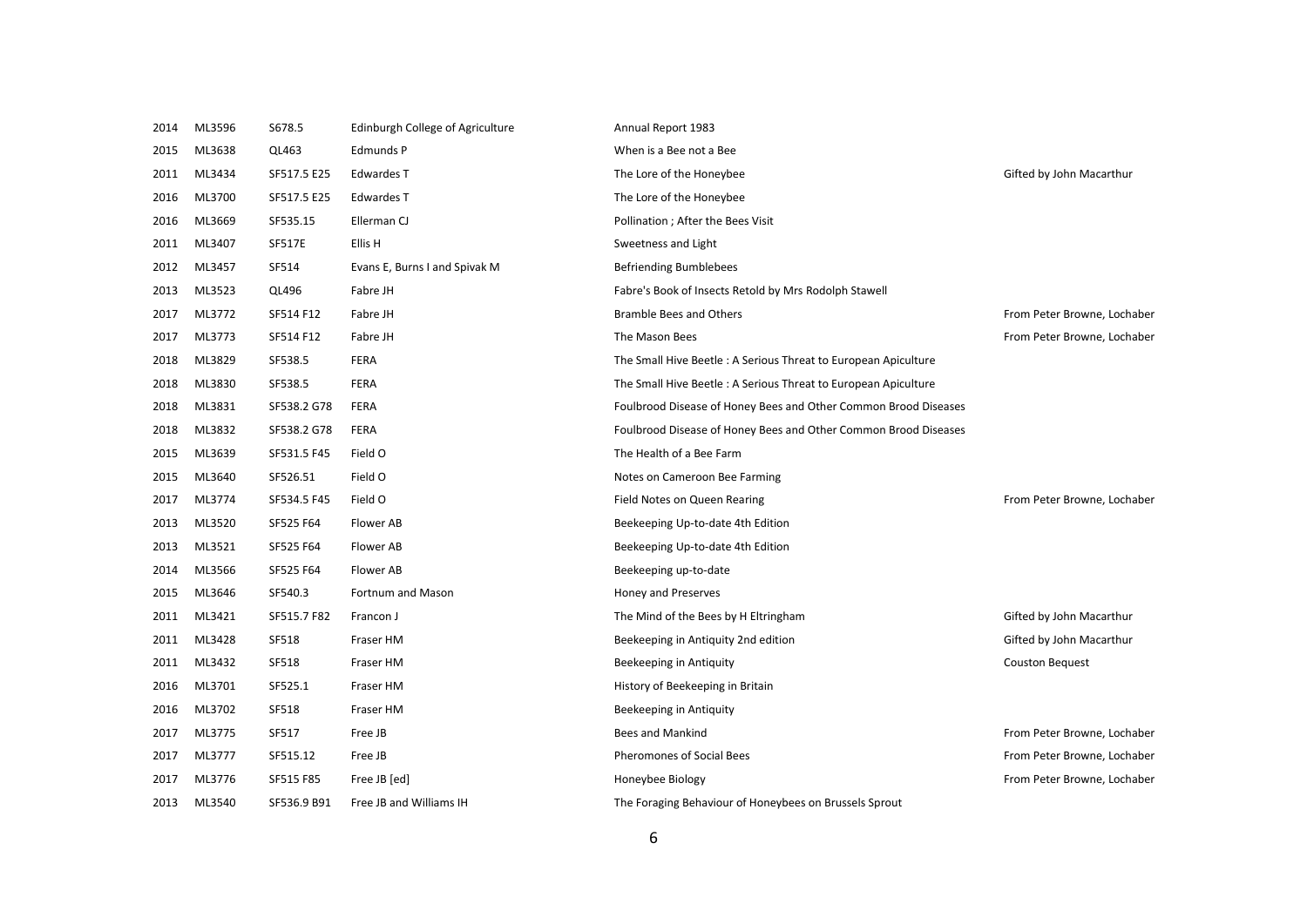| 2013 | ML3546 | SF514 F85    | Free JB and Williams IH      | Preliminary Observations on the Occupation of Artificial Nests by Osmia rufa |                                       |
|------|--------|--------------|------------------------------|------------------------------------------------------------------------------|---------------------------------------|
| 2014 | ML3612 | SF522.54     | Frimston TD                  | Beekeepers and Their Neighbours                                              |                                       |
| 2014 | ML3571 | SF538.31 F94 | Frow RW                      | Some Experiences with Acarine Disease                                        |                                       |
| 2014 | ML3572 | SF538.31 F94 | Frow RW                      | Some Experiences with Acarine Disease                                        |                                       |
| 2017 | ML3778 | SF540.53     | <b>Furness C</b>             | Honey Wines and Beers                                                        | From Peter Browne, Lochaber           |
| 2013 | ML3541 | <b>SF535</b> | Gayre GR                     | Common Herbs as Grown in the Hortyards at Gulval                             |                                       |
| 2012 | ML3447 | SF525 G78    | GB Ministry of Ag. and Fish. | Bee Keeping                                                                  |                                       |
| 2012 | ML3448 | SF532.15     | GB Ministry of Ag. and Fish. | Bee Hives by Colin Butler Bulletin no 144                                    |                                       |
| 2012 | ML3434 | SF525 G78    | GB Ministry of Ag. and Fish. | Beekeeping 11th Edition                                                      |                                       |
| 2012 | ML3475 | SF525 G78    | GB Ministry of Ag. and Fish. | Beekeeping by Butler CG                                                      |                                       |
| 2012 | ML3476 | SF523 G78    | GB Ministry of Ag. and Fish. | Diseases of Bees                                                             |                                       |
| 2012 | ML3478 | SF532.15     | GB Ministry of Ag. and Fish. | Bee Hives by Butler CG                                                       |                                       |
| 2013 | ML3545 | SF525 G78    | GB Ministry of Ag. and Fish. | Collected Leaflets on Beekeeping                                             |                                       |
| 2014 | ML3554 | SF538.G78    | GB Ministry of Ag. and Fish. | Diseases of Bees                                                             |                                       |
| 2014 | ML3555 | SF538.G78    | GB Ministry of Ag. and Fish. | Diseases of Bees                                                             |                                       |
| 2011 | ML3423 | SF529 S97    | Gelieu J de                  | The Bee Preserver                                                            | Gifted by George and June Braithwaite |
| 2011 | ML3411 | SF530.3 G664 | Gordon P                     | <b>Starting with Bees</b>                                                    |                                       |
| 2017 | ML3779 | SF515 G69    | Gould J and CG               | The Honey Bee                                                                | From Peter Browne, Lochaber           |
| 2014 | ML3557 | SF514 G68    | Goulson D                    | A Sting in the Tale                                                          |                                       |
| 2011 | ML3430 | SF525 G81    | Gregg AL                     | Philosophy and Practice of Beekeeping                                        | Gifted by John Macarthur              |
| 2016 | ML3703 | SF525 G81    | Gregg AL                     | Philosophy and Practice of Beekeeping                                        |                                       |
| 2015 | ML3644 | SF538.2 G81  | Gregory P                    | Healthy Bees are Happy Bees                                                  |                                       |
| 2016 | ML3704 | SF523 L28    | Grout RA                     | The Hive and the Honeybee                                                    |                                       |
| 2011 | ML3425 | SF525 H22    | Hamilton W                   | The Art of Beekeeping                                                        | Gifted by John Macarthur              |
| 2013 | ML3529 | SF538.373    | Hammer O and Karmo E         | Plantesbesryttelses Midlers Giftighed                                        |                                       |
| 2015 | ML3654 | SF538.2      | Hansen H                     | Honey Bee Brood Disease                                                      |                                       |
| 2017 | ML3780 | SF538.2      | Hansen H                     | Honey Bee Brood Diseases                                                     | From Peter Browne, Lochaber           |
| 2013 | ML3531 | SF529 S96    | Hansson A                    | <b>Biodlingens Grunder</b>                                                   |                                       |
| 2015 | ML3615 | SF535.15     | Harley MM                    | Pollen All Packed Up and Ready to Go                                         |                                       |
| 2013 | ML3502 | SF525 H31    | Harris WH                    | The Honeybee                                                                 |                                       |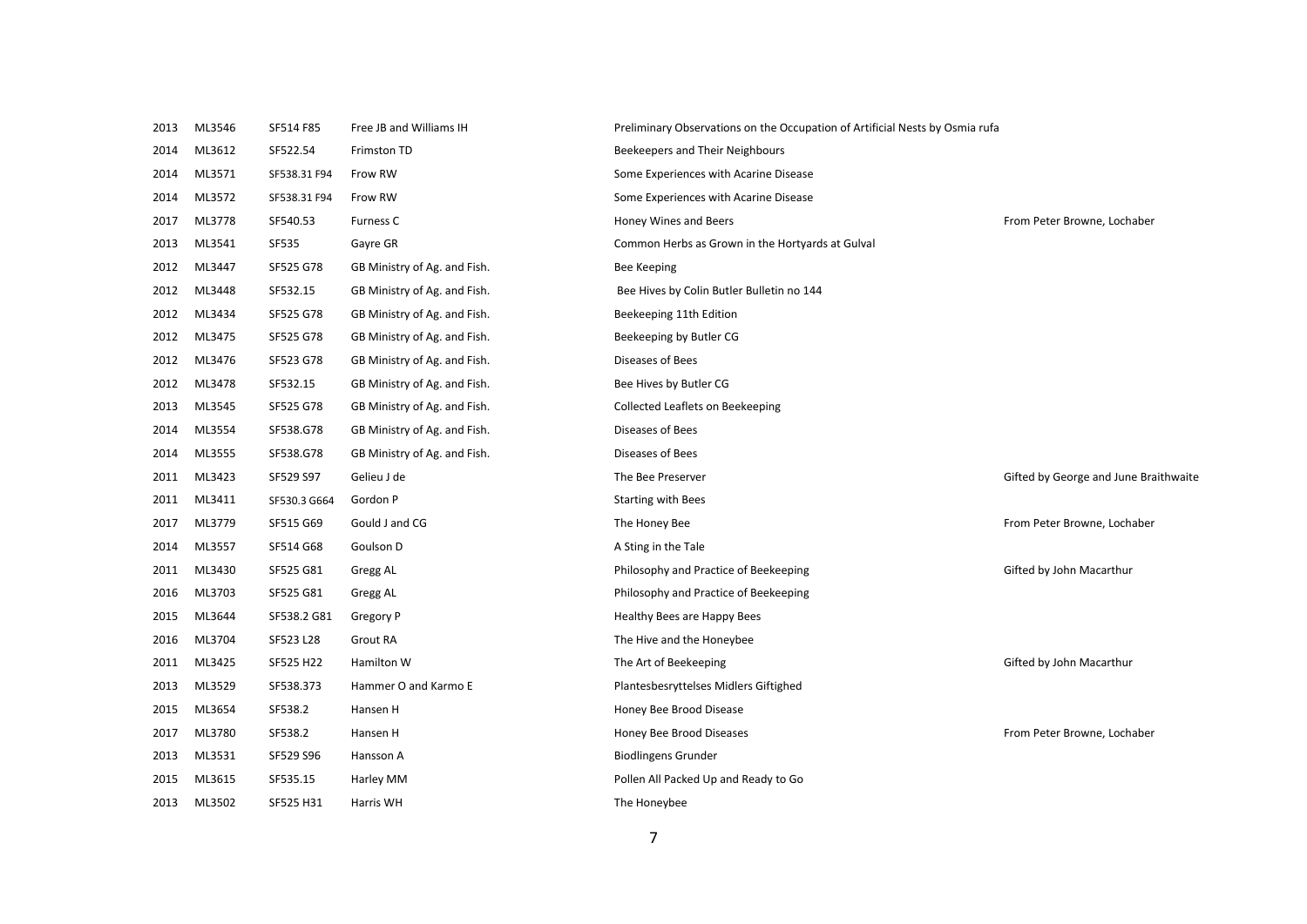| 2013 | ML3524 | SF525 H31    | Harris WH                 | The Honeybee                                                |                             |
|------|--------|--------------|---------------------------|-------------------------------------------------------------|-----------------------------|
| 2012 | ML3464 | SF540.7      | Havenhand G               | Honey, Nature's Golden Healer                               |                             |
| 2011 | ML3424 | SF517.2      | Hawker RJ                 | The Enigma that was Thomas William Cowan                    | Gifted by the Author        |
| 2013 | ML3525 | SF530.5 H39  | Hawks E                   | Bees Shown to the Children                                  |                             |
| 2014 | ML3609 | SF538.25     | Heath LAF                 | The Chalk Brood Enigma                                      |                             |
| 2017 | ML3781 | SF538.25     | Heath LAF                 | Development of Chalk Brood in a Honeybee Colony             | From Peter Browne, Lochaber |
| 2015 | ML3659 | SF529 N89    | Henning                   | Katalog                                                     |                             |
| 2012 | ML3485 | SF529 N39    | Herberg R and Thyri H     | 50-Ars Jubileumsberetning for Honningcentralen A/L          |                             |
| 2013 | ML3532 | SF521.5 H54  | Herefordshire BKA         | Report of the Lectures Given at the Beekeeping Convention   |                             |
| 2016 | ML3706 | SF525 H56    | Herrold-Hempsall W        | Beekeeping Old and New Vol 1                                |                             |
| 2011 | ML3429 | SF539.4      | Herrold-Hempsall W        | Producing, Preparing, Exhibiting and Judging Bee Products   |                             |
| 2012 | ML3444 | SF515.3 H56  | Herrold-Hempsall W        | The Anatomy, Physiology and Natural History of the Honeybee |                             |
| 2013 | ML3501 | SF539.4      | Herrold-Hempsall W        | Producing, Preparing, Exhibiting and Judging Bee Products   |                             |
| 2016 | ML3707 | SF525 H56    | Herrold-Hempsall W        | Beekeeper's Guide                                           |                             |
| 2012 | ML3477 | SF525.6 H65  | Hillyard TN and Markham J | A Survey of Beekeeping in Ireland                           |                             |
| 2014 | ML3582 | SF525.41 H65 | Hillyard TN and Markham J | A Survey of Beekeeping in Ireland                           |                             |
| 2017 | ML3782 | SF526.1      | Hobbs GA                  | Beekeeping with Alfalfa Leaf-cutting Bees in Canada         | From Peter Browne, Lochaber |
| 2014 | ML3560 | SF535.15     | Hodges D                  | Pollen Loads of the Honey Bee                               |                             |
| 2014 | ML3579 | SF535        | Hodges D                  | <b>Calendar of Bee Plants</b>                               |                             |
| 2016 | ML3705 | SF535.15     | Hodges D                  | Pollen Loads of the Honey Bee                               |                             |
| 2011 | ML3392 | QR926        | Holme FE                  | <b>Familiar Wild Flowers</b>                                |                             |
| 2013 | ML3494 | SF520.5      | Holt JW and Crow FJ       | A Short History of the National Honey Show 1923-1980        |                             |
| 2011 | ML3438 | SF525 H78    | Hooper MM                 | Common Sense Beekeeping 3rd edition                         |                             |
| 2013 | ML3526 | SF525 H78    | Hooper MM                 | Common-sense Beekeeping                                     |                             |
| 2014 | ML3567 | SF536        | Hootman HD and Gale GH    | <b>Busy Bees Bring Bending Branches</b>                     |                             |
| 2014 | ML3568 | SF536        | Hootman HD and Gale GH    | <b>Busy Bees Bring Bending Branches</b>                     |                             |
| 2015 | ML3617 | SF535.5      | Hopkinson G               | Trees, Shrubs and Bees                                      |                             |
| 2013 | ML3513 | SF525.4 H85  | Howatson TM               | The Apiarian's Manual                                       |                             |
| 2017 | ML3783 | SF525 H85    | Howe RJ and KE            | <b>Practical Beekeeping</b>                                 | From Peter Browne, Lochaber |
| 2010 | ML3386 | SF535.5      | Howes FN                  | Plants and Beekeeping                                       |                             |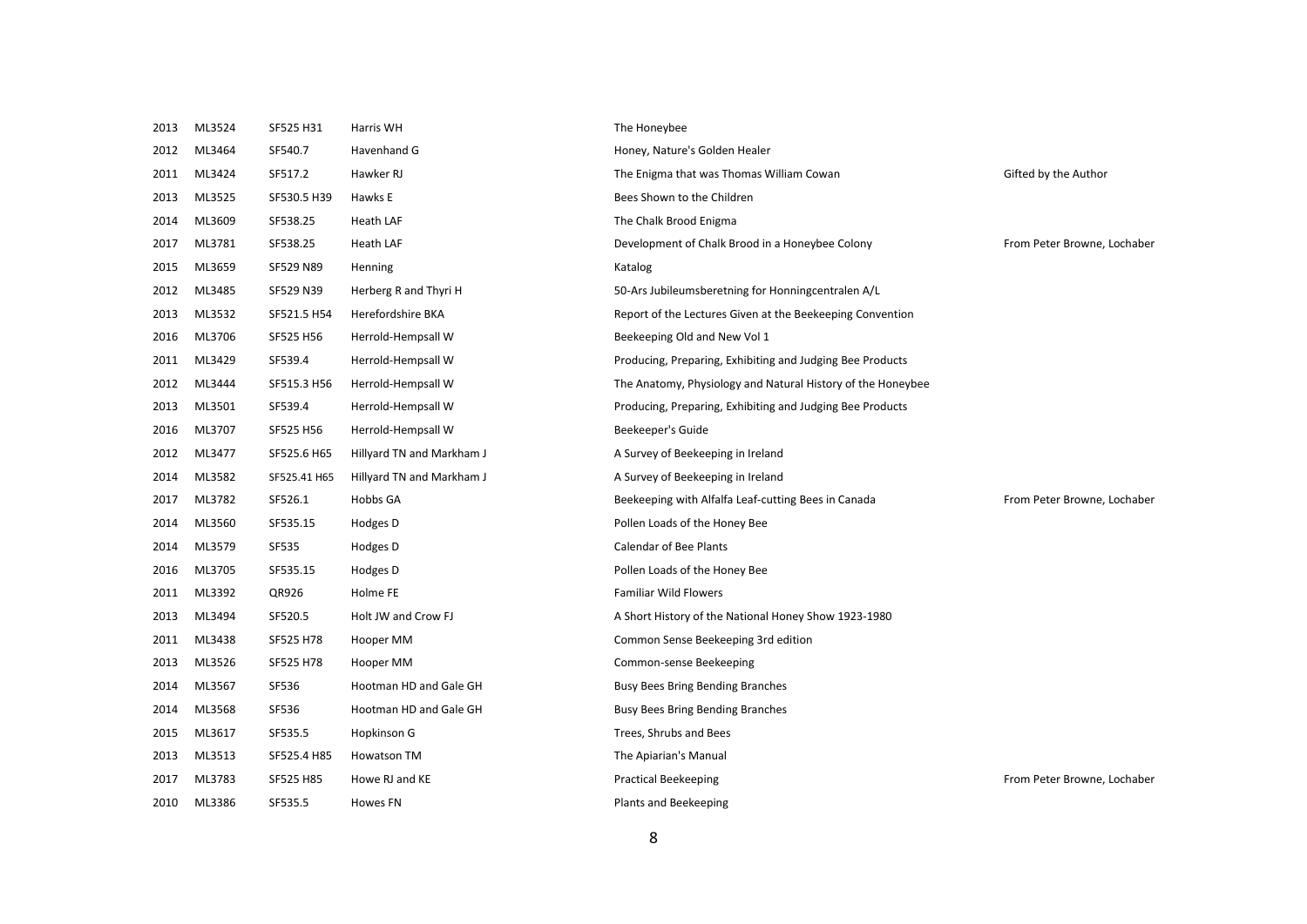| 2013 | ML3498 | SF535.5      | <b>Howes FN</b>                          | Plants and Beekeeping                                             |                             |
|------|--------|--------------|------------------------------------------|-------------------------------------------------------------------|-----------------------------|
| 2016 | ML3708 | SF535.5      | <b>Howes FN</b>                          | Plants and Beekeeping                                             |                             |
| 2017 | ML3784 | SF521.5 A64  | <b>IBRA</b>                              | Apicultural Abstracts vol 30 no 3                                 | From Peter Browne, Lochaber |
| 2016 | ML3709 | QL482G       | Imms AB                                  | <b>Insect Natural History</b>                                     |                             |
| 2010 | ML3381 | SF520.1661   | International Beekeeping Congress        | Reports of 26th International Apicultural Congress Adelaide 1977  |                             |
| 2010 | ML3882 | SF520.143    | International Beekeeping Congress        | Reports of 28th International Apicultural Congress Acapulco 1981  |                             |
| 2010 | ML3387 | SF520.19 C79 | International Beekeeping Congress        | Reports of 27th International Apicultural Congress Athens         |                             |
| 2010 | ML3388 | SF520.147    | <b>International Beekeeping Congress</b> | Reports of 32nd International Apicultural Congress Rio de Janeiro |                             |
| 2011 | ML3389 | SF520.19 H93 | International Beekeeping Congress        | Reports of 29th International Apicultural Congress                |                             |
| 2011 | ML3394 | SF520.19 R98 | <b>International Beekeeping Congress</b> | Reports of 20th International Apicultural Congress Bucharest      |                             |
| 2011 | ML3395 | SF520.19 R98 | International Beekeeping Congress        | Reports of 20th International Apicultural Congress Bucharest      |                             |
| 2012 | ML3445 | SF520.19 P76 | International Beekeeping Congress        | XXXI Congress Second Circular                                     |                             |
| 2012 | ML3449 | SF520.147    | <b>International Beekeeping Congress</b> | XXXI Congress Programme of Abstracts and Reports                  |                             |
| 2012 | ML3450 | <b>SF538</b> | <b>International Beekeeping Congress</b> | Proceedings of the Meeting on Bee Pathology, Gent 1990            |                             |
| 2012 | ML3486 | SF520.13     | International Beekeeping Congress        | Report of the 21st International Congress (Russian Edition)       |                             |
| 2012 | ML3487 | SF534.5 M95  | International Beekeeping Congress        | Summaries of lecture read at 21st International Congress          |                             |
| 2013 | ML3527 | SF520.19 F88 | <b>International Beekeeping Congress</b> | Reports of the XVII International Beekeeping Congress             |                             |
| 2013 | ML3528 | SF520.19 F88 | <b>International Beekeeping Congress</b> | Reports of the XVII International Beekeeping Congress             |                             |
| 2014 | ML3578 | SF520.19897  | International Beekeeping Congress        | Apimondia Newsletter Aug 1995                                     |                             |
| 2014 | ML3607 | SF532.71     | Jackson P                                | Smoking Allowed                                                   |                             |
| 2011 | ML3405 | SF526.62     | Jacobsen F and others                    | Bee Culture Bulletin No 56                                        |                             |
| 2015 | ML3622 | SF523 J65    | Johansson TSK and Johansson MP           | Some Important Operations in Bee Management                       |                             |
| 2015 | ML3625 | SF534.5      | Johansson TSK and Johansson MP           | <b>Methods for Raising Queens</b>                                 |                             |
| 2015 | ML3653 | SF517.2      | Johnston J                               | A Nomad among the Bees                                            |                             |
| 2016 | ML3710 |              | Keys T                                   | <b>Practical Bee Master</b>                                       |                             |
| 2016 | ML3711 | SF515 K45    | Khalifman I                              | Bees                                                              |                             |
| 2017 | ML3785 | SF535.15     | Kirk W                                   | Colour Guides to Pollen Loads (inc Colour Chart)                  | From Peter Browne, Lochaber |
| 2013 | ML3518 | SF529 C99    | Kodon S and others                       | Kocovani Se Vcelstvy                                              |                             |
| 2016 | ML3712 | SF534.5 L18  | Laidlaw HH                               | <b>Queen Rearing</b>                                              |                             |
| 2013 | ML3511 | SF528 L23    | Lampeitl                                 | Bienen Halten                                                     |                             |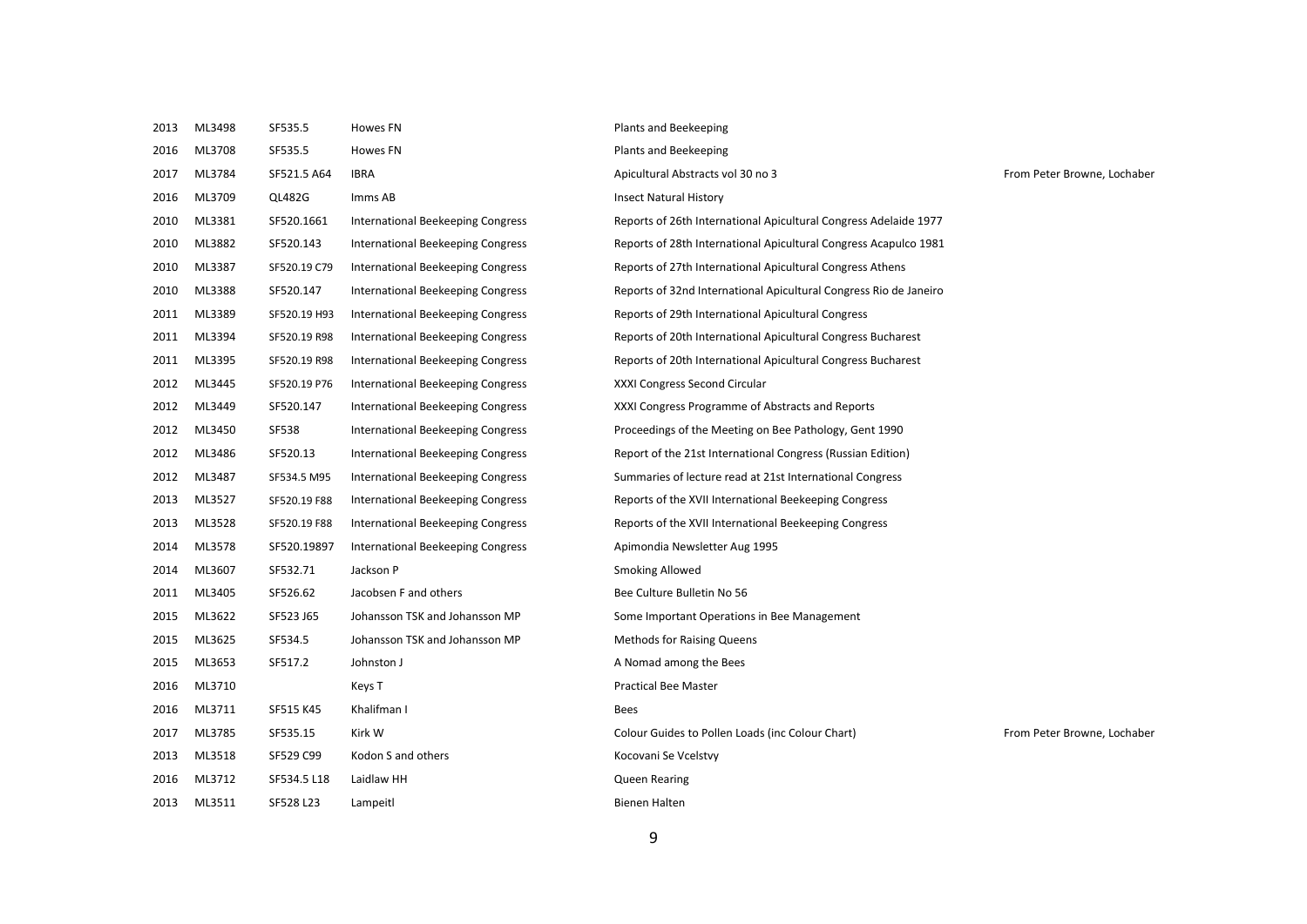| 2011 | ML3414 | SF523 L35    | Latham A          | Allen Latham'a Bee Book                              |                             |
|------|--------|--------------|-------------------|------------------------------------------------------|-----------------------------|
| 2013 | ML3544 | SF533.5      | Lee R             | Catalogue Lee's Super Bee Supplies                   |                             |
| 2018 | ML3828 | SF521.5 L43  | Lincolnshire BKA  | Lincolnshire BKA Year Book 1972-73                   |                             |
| 2015 | ML3652 | SF525 L77    | Lisney A          | The Bee Walk                                         |                             |
| 2016 | ML3673 |              | Louveaux J et al  | Methods of Melissopalynology                         |                             |
| 2011 | ML3416 | SF514 L92    | Lubbock J         | Ants, Bees and Wasps 9th Edition                     |                             |
| 2013 | ML3522 | QL496        | Lubbock J         | On the Senses, Instincts and Intelligence of Animals |                             |
| 2011 | ML3403 | SF521.5 B41  | Mace H            | The Beekeeping Annual 1941                           |                             |
| 2011 | ML3441 | SF521.5 B41  | Mace H            | The Beekeeping Annual and Diary                      |                             |
| 2012 | ML3482 | SF521.5 B41  | Mace H            | Beekeepers' Annual 1943                              |                             |
| 2012 | ML3492 | SF521.5 B41  | Mace H            | The Beekeeping Annual 1941                           |                             |
| 2013 | ML3503 | SF521.5 B41  | Mace H            | Beekeeping Annual 1941                               |                             |
| 2016 | ML3713 | SF517.5 M14  | Mace H            | Bee Matters and Bee Masters                          |                             |
| 2016 | ML3714 | SF525 M14    | Macfie DT         | Practical Beekeeping and Honey Production            |                             |
| 2011 | ML3437 | SF516        | Maeterlinck M     | The Life of the Bee                                  |                             |
| 2012 | ML3484 | SF516        | Maeterlinck M     | The Life of the Bee                                  |                             |
| 2016 | ML3715 | SF516        | Maeterlinck M     | The Life of the Bee                                  |                             |
| 2017 | ML3786 | SF532.15 N27 | <b>MAFF</b>       | <b>British National Hive</b>                         | From Peter Browne, Lochaber |
| 2017 | ML3787 | SF538.347    | <b>MAFF</b>       | Dysentery in Bees                                    | From Peter Browne, Lochaber |
| 2017 | ML3788 | SF532.15 L28 | <b>MAFF</b>       | Langstroth and Modified Dadant (MD) Hives            | From Peter Browne, Lochaber |
| 2017 | ML3789 | SF538.38     | <b>MAFF</b>       | Varroosis ; A Parasitic infection of Honey Bees      | From Peter Browne, Lochaber |
| 2011 | ML3402 | SF525.M27    | Manley ROB        | Beekeeping in Britain                                |                             |
| 2011 | ML3427 | SF531.5 M27  | Manley ROB        | Honey Production in the British Isles                | Gifted by John Macarthur    |
| 2015 | ML3619 | SF531.5 M27  | Manley ROB        | Honey Farming                                        |                             |
| 2016 | ML3716 | SF514 M58    | Manley ROB        | Beekeeping in Britain                                |                             |
| 2012 | ML3458 | SF534.1      | Mann P            | How to Keep Bees Without Finding the Queen           |                             |
| 2011 | ML3393 | QL785        | Manning A         | An Introduction to Animal Behaviour                  |                             |
| 2016 | ML3678 |              | Marshall RE et al | Pollination of Orchard Fruits in Michigan            |                             |
| 2016 | ML3679 |              | Marshall RE et al | Pollination of Orchard Fruits in Michigan            |                             |
| 2014 | ML3602 | SF538.38     | Martin SJ         | The Varroa Jacobsoni Reproductive Cycles Puzzle      |                             |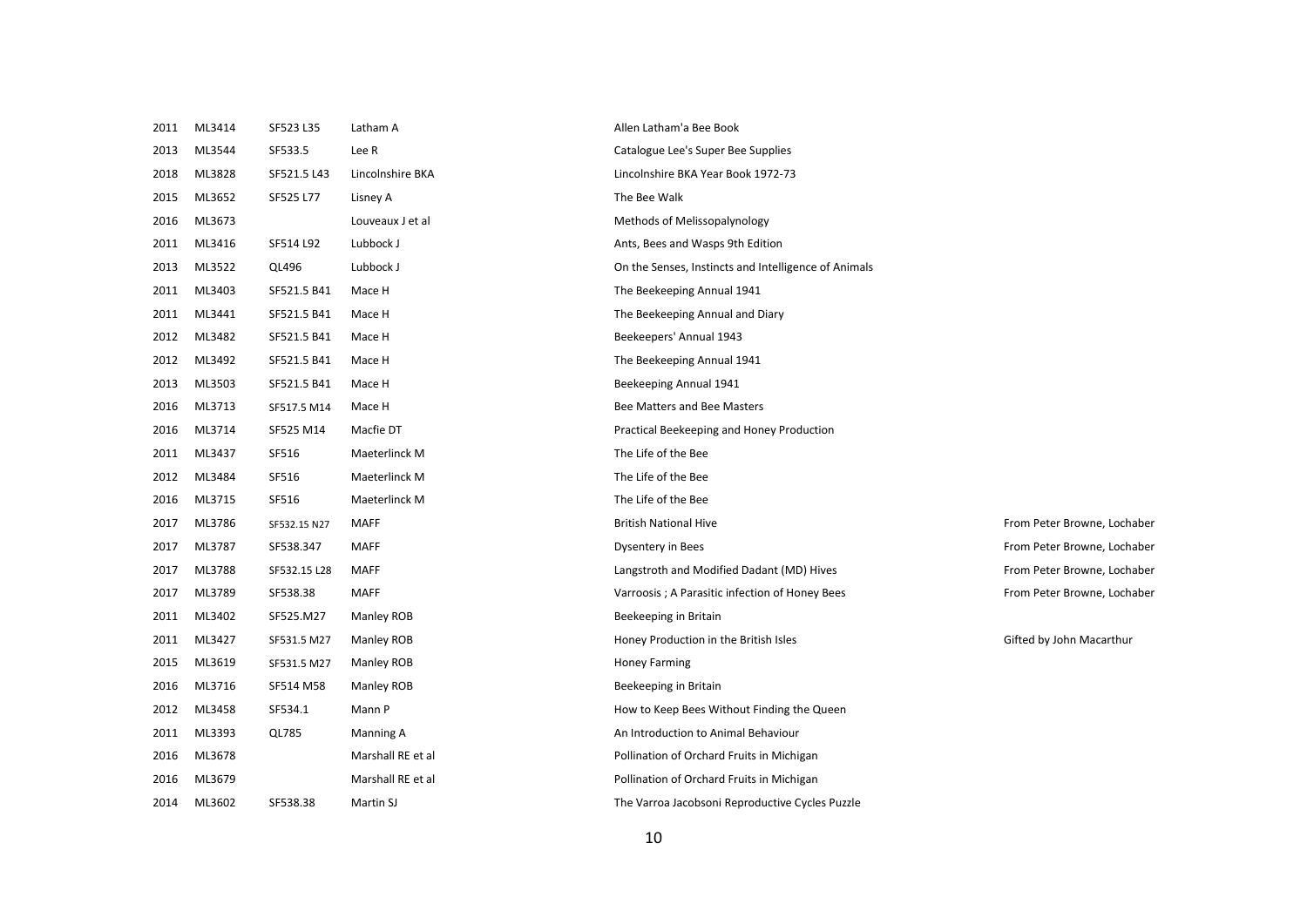| 2014 | ML3597 | SF537.3 M38 | Marty A                                         | La Chasse aux abeilles                                    |                             |
|------|--------|-------------|-------------------------------------------------|-----------------------------------------------------------|-----------------------------|
| 2013 | ML3534 | SF537.1     | Matheson A                                      | Drifting Behaviour in Honeybees                           |                             |
| 2017 | ML3790 | SF538.38    | Matheson A                                      | Living with Varroa                                        | From Peter Browne, Lochaber |
| 2017 | ML3743 | QH211       | Maurer R                                        | <b>Practical Microscopy for Beginners</b>                 |                             |
| 2011 | ML3396 | SF535.1     | Maurizio A and Grafl I                          | Das Trachtpflanzenbucb Nektar und pollen                  |                             |
| 2011 | ML3420 | SF537.3 M11 | McArthur AE                                     | Milestones in Beekeeping and the Swarm Trigger Discovered |                             |
| 2015 | ML3633 | SF524.7     | Mesagge D                                       | Management and Disease Problems in Africanised Bees       |                             |
| 2016 | ML3717 | SF514 M58   | <b>Metcalf FH</b>                               | The Bee Community                                         |                             |
| 2015 | ML3620 | SF530.3 M61 | Meyer O                                         | <b>Basic Beekeeping</b>                                   |                             |
| 2017 | ML3791 | SF531.3 M62 | Michelbacher et al                              | Feasibility of Introducing Squash Bees                    | From Peter Browne, Lochaber |
| 2014 | ML3585 | SF520.5     | Midland and South West Convention of Beekeepers | <b>Annual Convention Cardiff 1931</b>                     |                             |
| 2013 | ML3535 | SF539.6     | Ministry of Ag and Fish of GB                   | Honey                                                     |                             |
| 2013 | ML3536 | SF538 G78   | Ministry of Ag and Fish of GB                   | Bee Health and Beekeeping in England and Wales            |                             |
| 2013 | ML3537 | SF538 G78   | Ministry of Ag and Fish of GB                   | Bee Health and Beekeeping in England and Wales            |                             |
| 2013 | ML3538 | SF525 G78   | Ministry of Ag and Fish of GB                   | Beekeeping                                                |                             |
| 2015 | ML3655 | QL467       | Ministry of Ag, Fish and Food                   | Beneficial Insects and Mites Bulletin 20                  |                             |
| 2016 | ML3674 | SF534       | Mobus B                                         | Pedigree Bee Breeding in Western Europe                   |                             |
| 2016 | ML3675 | SF534       | Mobus B                                         | Pedigree Bee Breeding in Western Europe                   |                             |
| 2016 | ML3677 | SF534.5 M68 | Mobus B                                         | Mating in Miniature                                       |                             |
| 2017 | ML3792 | SF538.38    | Mobus B and de Bruyn C                          | New Varroa Handbook                                       | From Peter Browne, Lochaber |
| 2017 | ML3793 | SF540.3 M71 | Molboer Apiary                                  | Cumbrian Cookery Book                                     | From Peter Browne, Lochaber |
| 2015 | ML3616 | SF535.15    | Moore PD                                        | Prehistoric Pollen: Reading the Pollen Archive            |                             |
| 2017 | ML3794 | SF514 M84   | Morgan and Perceval                             | Rearing and Management of Bumble Bees                     | From Peter Browne, Lochaber |
| 2014 | ML3552 | SF537.3 M86 | <b>Morland DMT</b>                              | On the Causes of Swarming in the Honeybee                 |                             |
| 2014 | ML3575 | SF515.3 M96 | Morrison G                                      | The Muscles of the Adult Honey Bee                        |                             |
| 2016 | ML2665 | SF515.3 M86 | Morrison GD                                     | Muscles of the Honey Bee pts 1,2 and 3                    |                             |
| 2017 | ML3796 | SF525 M88   | Morse and Hooper                                | Illustrated Encyclopaedia of Beekeeping                   | From Peter Browne, Lochaber |
| 2017 | ML3795 | SF538 M88   | Morse R                                         | Honey Bee Pests, Predators and Diseases                   | From Peter Browne, Lochaber |
| 2013 | ML3517 | SF529 C99   | Mottl J, Sterba S and Kodon S                   | Vrby Pro Vceli Pastvu                                     |                             |
| 2014 | ML3584 | SF515.1 M95 | Muller H                                        | La Merveilleuse Loi de la Grappe                          |                             |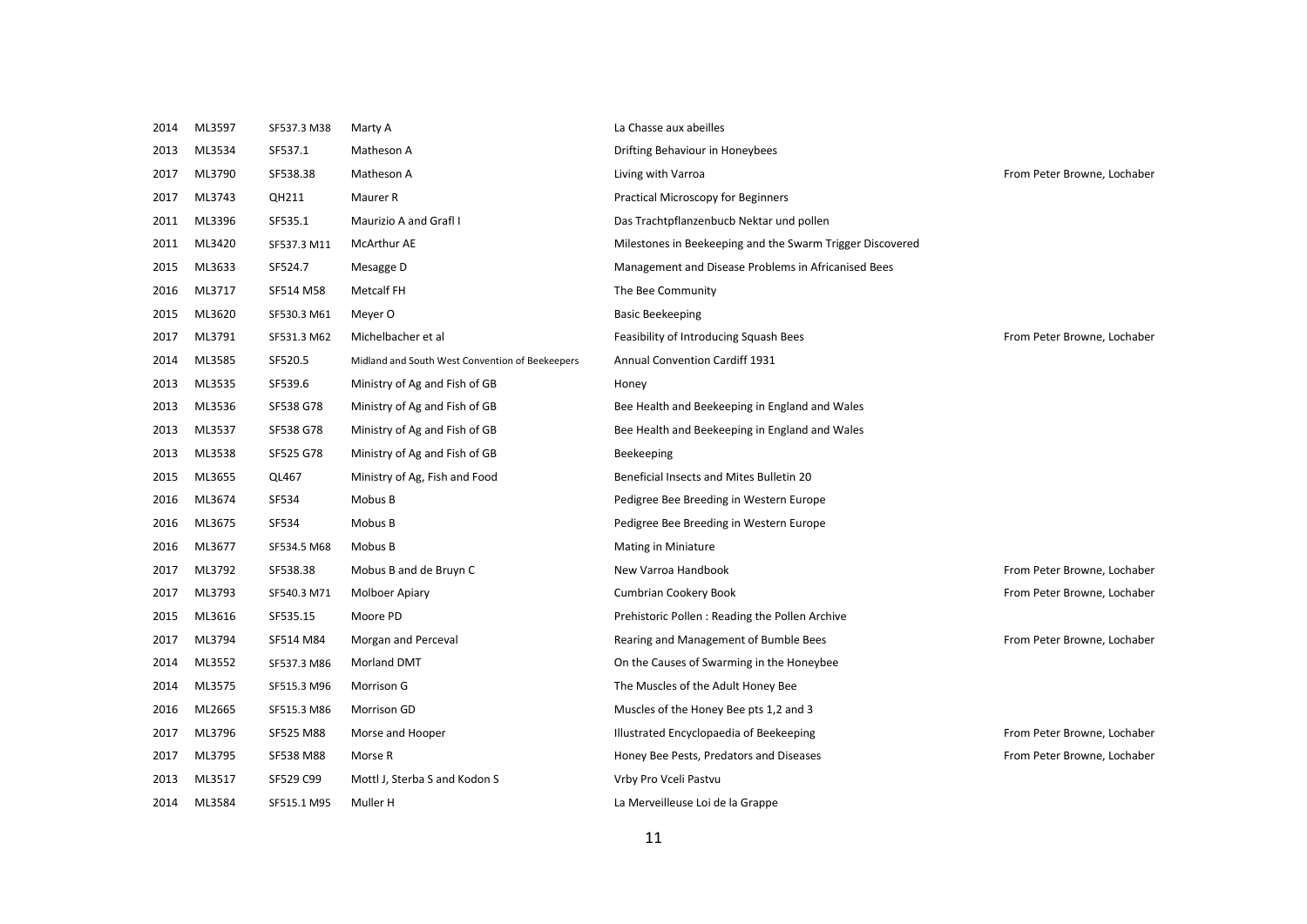| 2014 | ML3583 | SF526.41     | Muttoo RN                             | Beekeeping in India, its Past, Present and Future      |                             |
|------|--------|--------------|---------------------------------------|--------------------------------------------------------|-----------------------------|
| 2014 | ML3598 | SF515.5 N42  | Nelson JA                             | Morphology of the Honey Bee                            |                             |
| 2011 | ML3398 | QL47         | Nicholson HA                          | Manual of Zoology for the Use of Students              | Robert Couston              |
| 2014 | ML3563 | SF514 N73    | Nixon G                               | The World of Beekeeping                                |                             |
| 2017 | ML3797 | SF532.13     | Nobbs RE                              | Make our Own Skep                                      | From Peter Browne, Lochaber |
| 2014 | ML3574 | SF530.3 A54  | North of Scotland Coll of Agric       | Some Hints for Prospective Beekeepers by John Anderson |                             |
| 2014 | ML3581 | SF521.61     | <b>Ontario Beekeeping Association</b> | 47th Annual Report                                     |                             |
| 2012 | ML3467 | SF529.2 M53  | Orel V                                | Mendel                                                 |                             |
| 2016 | ML3668 | SF535.15     | Osborne J                             | Pollinator Management: Matching Bees and Flowers       |                             |
| 2017 | ML3798 | SF514        | O'Toole                               | <b>Bumblebees</b>                                      | From Peter Browne, Lochaber |
| 2017 | ML3799 | SF514        | O'Toole                               | <b>Bumblebees</b>                                      | From Peter Browne, Lochaber |
| 2017 | ML3800 | SF516        | Owsianka                              | Legend of the Hive                                     | From Peter Browne, Lochaber |
| 2013 | ML3516 | SF530 P12    | Pavord AV                             | Bees and Beekeeping                                    |                             |
| 2012 | ML3463 | QK926        | Percival MS                           | <b>Floral Biology</b>                                  |                             |
| 2016 | ML3718 | SF523 P55    | <b>Phillips EF</b>                    | Beekeeping                                             |                             |
| 2014 | ML3608 | SF515.7      | Pickard RS                            | Bees, Magnetism and Electricity                        |                             |
| 2017 | ML3801 | SF514.P97    | Prys-Jones and Corbett                | <b>Bumblebees</b>                                      | From Peter Browne, Lochaber |
| 2016 | ML3670 | QL541        | Pye JD                                | Moths and Bats: Pollen and Nectar Collection at Night  |                             |
| 2016 | ML3720 | SF525 R23    | Ratcliffe JR                          | Beekeeper's Folly                                      |                             |
| 2014 | ML3551 | SF538.31 R41 | Rennie J                              | <b>Acarine Disease Explained</b>                       |                             |
| 2014 | ML3556 | SF538.31 R41 | Rennie J                              | Acarine Disease in Hive Bees                           |                             |
| 2016 | ML3721 | SF515.7 R48  | Ribbands JR                           | Behaviour and Social Life of Honeybees                 |                             |
| 2013 | ML3493 | SF526.15 A39 | <b>Richards KW</b>                    | Alfalfa leafcutter bee management in Western Canada    |                             |
| 2017 | ML3802 | SF537.17     | Riches H                              | <b>Medical Aspects of Beekeeping</b>                   | From Peter Browne, Lochaber |
| 2017 | ML3803 | SF538.38     | <b>Ritter W</b>                       | Varroa Disease of the Honey Bee                        | From Peter Browne, Lochaber |
| 2015 | ML3631 | SF535.13     | Roberts P                             | Analysis of Welsh Nectar Sources                       |                             |
| 2012 | ML3479 | SF521.54     | Robertson UA                          | SBA the Early Years                                    |                             |
| 2012 | ML3480 | SF521.54     | Robertson UA                          | SBA the Early Years                                    |                             |
| 2014 | ML3610 | SF538.373    | Robinson J and Fisher JP              | The Discovery and Development of Insecticides          |                             |
| 2012 | ML3465 | SF517.2      | Robson WS                             | Reflections on Beekeeping                              |                             |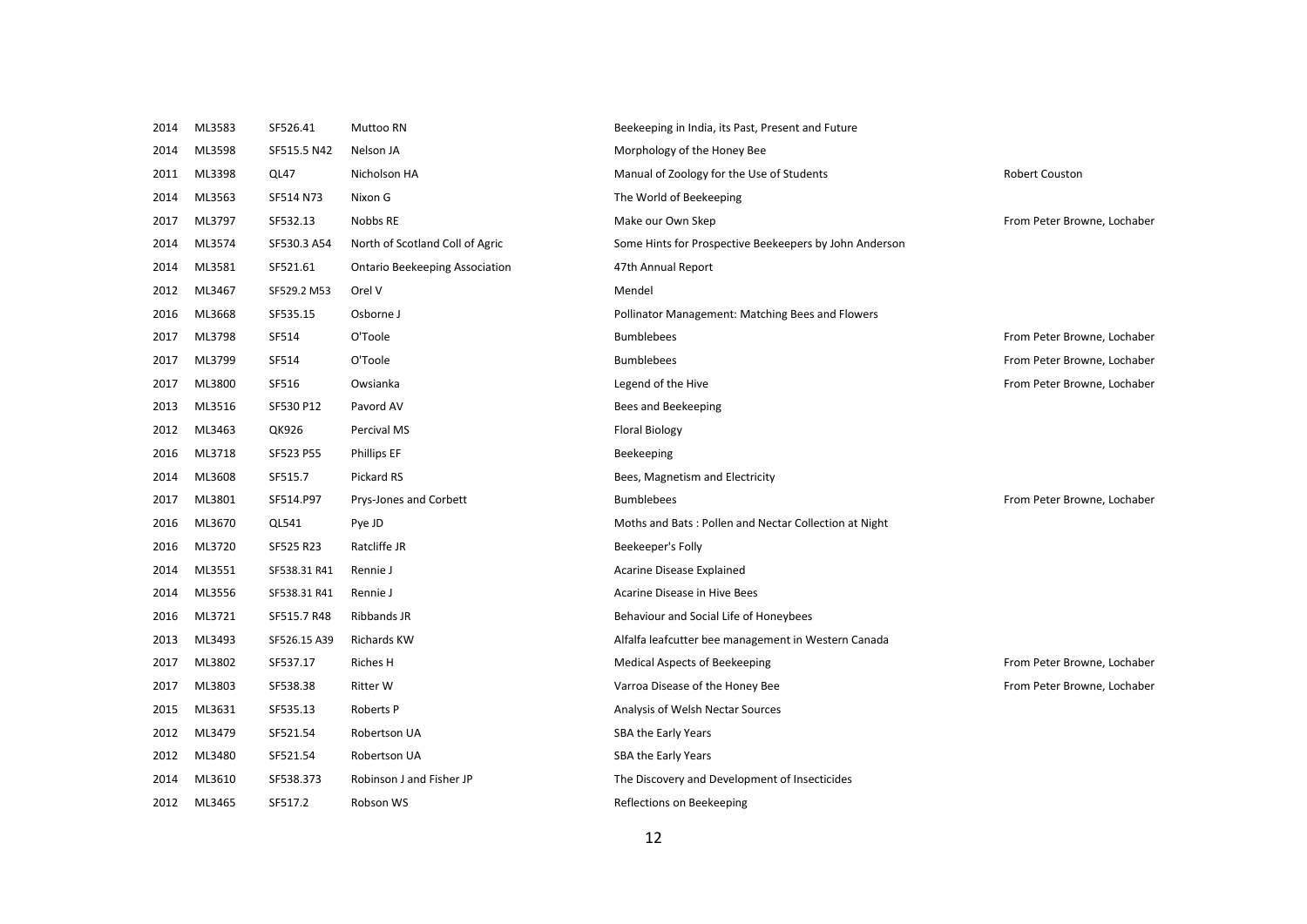| 2015 | ML3650  | SF523 R78    | Root AI                  | 500 Answers to Bee Questions                                       |                             |
|------|---------|--------------|--------------------------|--------------------------------------------------------------------|-----------------------------|
| 2012 | ML3462  | SF523 R78    | Root AI and Root ER      | The ABC and XYZ of Bee Culture                                     |                             |
| 2015 | ML3624  | SF523 R68    | Root AI and Root ER      | ABC and XYZ of Bee Culture                                         |                             |
| 2016 | ML3722  |              | Root AI Company          | Gleanings in Bee Culture                                           |                             |
| 2016 | ML3723  | SF523 R78    | Root AI Company          | ABC and XYZ of Bee Culture                                         |                             |
| 2017 | ML3804  | <b>SF539</b> | Rounce J                 | Honey from Source to Sale and Show-bench                           | From Peter Browne, Lochaber |
| 2016 | ML3682  | SF530.5 R87  | Rowe T                   | Bees, Hives, Honey. Beekeeping for Children                        |                             |
| 2012 | ML3442  | SF525.3 R89  | Royle G                  | Apis Through the Looking Glass                                     |                             |
| 2013 | ML3510  | SF530.5 R98  | <b>Ruttner F</b>         | Königinnenzucht. Biologische Grundlagen und technische Anleitungen |                             |
| 2015 | ML3651  | SF534.51     | <b>Ruttner F</b>         | Instrumental Insemination of the Queen Bee                         |                             |
| 2017 | ML3806  | SF515 R98    | <b>Ruttner F</b>         | Biogeography and Taxonomy of Honey Bees                            | From Peter Browne, Lochaber |
| 2017 | ML3805  | SF534.5 R98  | Ruttner F (Ed)           | Queen Rearing (Apimondia Monographs)                               | From Peter Browne, Lochaber |
| 2014 | ML3606  | SF538.1      | Sammatoro D              | Diagnosing Bee Mites                                               |                             |
| 2012 | ML3471  | SF514 S25    | Saunders E               | Wild Bees, Wasps and Ants                                          |                             |
| 2017 | ML3807  | SF514 S25    | Saunders E               | Hymenoptera Aculeata of the British Isles                          | From Peter Browne, Lochaber |
| 2015 | ML3647  | SF515 S26    | Savage C                 | Bees, Nature's Little Workers                                      |                             |
| 2015 | ML3648  | SF515 S26    | Savage C                 | Bees, Nature's Little Workers                                      |                             |
| 2017 | ML3808  | SF535.15     | Sawyer R (Pickard R, Ed) | Pollen Identification for Beekeepers                               | From Peter Browne, Lochaber |
| 2014 | ML3561  | SF530.3 S36  | Schofield AN             | Teach yourself Beekeeping                                          |                             |
| 2016 | ML3724  | SF530.3 S36  | Schofield AN             | Teach yourself Beekeeping                                          |                             |
| 2013 | ML3539  | SF530.3 S43  | Scott W                  | <b>Backyard Beekeeping</b>                                         |                             |
| 2011 | ML3422  | SF523 S44    | Sechrist EL              | <b>Honey Getting</b>                                               | Gifted by John Macarthur    |
| 2014 | ML3562  | SF530.3 S44  | Sechrist EL              | Amateur Beekeeping                                                 |                             |
| 2015 | ML3641  | SF515.5      | Seeley TD                | Honeybee Democracy                                                 |                             |
| 2015 | ML3642  | SF515.5      | Seeley TD                | The Wisdom of the Hive                                             |                             |
| 2015 | ML3643  | SF515.1      | Seeley TD                | Honeybee Ecology                                                   |                             |
| 2016 | ML3684  | SF514 S45    | Seeley TD                | Following the Wild Bees, The Craft and Science of Bee Hunting      |                             |
| 2014 | ML3577  | SF534        | Shaw W                   | Simple methods of making Increase in English and Welsh             |                             |
| 2016 | ML3676  | SF537.3 S53  | Shaw W                   | There are Queen Cells in my Hive. What Should I Do?                |                             |
| 2018 | MLL3824 | SF537.3 S67  | Shaw W                   | A Simple Guide to the Use of the Snelgrove Board                   |                             |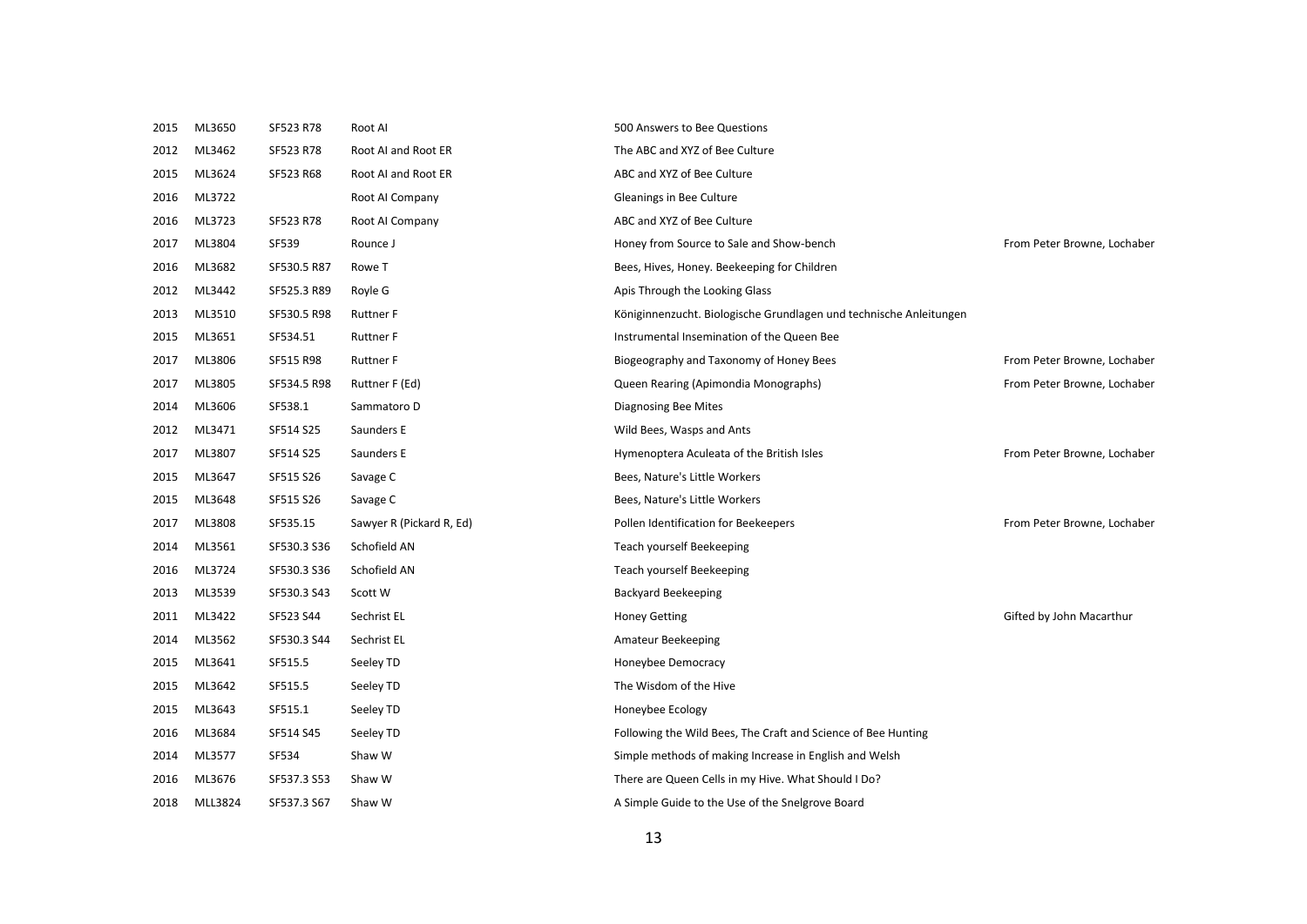| 2018 | ML3822 | SF525.1      | Showler K                | Essays in Beekeeping History                              |                                 |
|------|--------|--------------|--------------------------|-----------------------------------------------------------|---------------------------------|
| 2016 | ML3725 | SF531.5 S59  | Simmins S                | A Modern Bee Farm                                         |                                 |
| 2017 | ML3809 | SF526.41     | Singh S                  | Beekeeping in India                                       | From Peter Browne, Lochaber     |
| 2017 | ML3810 | SF514 S63    | Sladen FWL               | The Humble Bee                                            | From Peter Browne, Lochaber     |
| 2012 | ML3455 | SF517.2      | Smith AR                 | William Charles Cotton MA 1813-1879                       |                                 |
| 2012 | ML3490 | SF539.9 R45  | Smith MV                 | Production of Royal Jelly                                 |                                 |
| 2011 | ML3440 | SF537.4      | Snelgrove LE             | The Introduction of Queen Bees                            |                                 |
| 2012 | ML3473 | SF534.5 S67  | Snelgrove LE             | Queen Rearing 4th Edition                                 |                                 |
| 2016 | ML3726 | SF537.4      | Snelgrove LE             | Introduction of Queen Bees                                |                                 |
| 2016 | ML3727 | SF534.5 S67  | Snelgrove LE             | Queen Rearing                                             |                                 |
| 2016 | ML3728 | SF537.3 S67  | Snelgrove LE             | Swarm Control and Prevention                              |                                 |
| 2016 | ML3729 | SF537.3 S67  | Snelgrove LE             | Swarm Control and Prevention                              |                                 |
| 2016 | ML3730 | SF537.3 S67  | Snelgrove LE             | Swarm Control and Prevention                              |                                 |
| 2013 | ML3509 | SF526.31     | South African Fed of BKA | Bees and Beekeeping in South Africa                       |                                 |
| 2012 | ML3459 | TT876        | Staniforth A             | <b>Straw and Straw Craftsmen</b>                          |                                 |
| 2013 | ML3515 | SF528 S45    | Stegschneider EH         | Imkerei im Nordwestlichen Niedersachsen                   |                                 |
| 2017 | ML3811 | SF530.5 S83  | Stephens-Potter LA       | Beekeeper's Manual                                        | From Peter Browne, Lochaber     |
| 2017 | ML3812 | SF515.1      | Storch H                 | At the Hive Entrance                                      | From Peter Browne, Lochaber     |
| 2016 | ML3731 | SF516.1 S91  | <b>Stratton-Porter G</b> | The Keeper of Bees                                        |                                 |
| 2011 | ML3415 | SF531.5 S92  | <b>Stuart FS</b>         | <b>Beekeeping Practice</b>                                |                                 |
| 2014 | ML3565 | SF531.5 S92  | Stuart FS                | <b>Beekeeping Practice</b>                                |                                 |
| 2017 | ML3813 | SF516        | <b>Stuart FS</b>         | City of the Bees                                          | From Peter Browne, Lochaber     |
| 2012 | ML3488 | SF538.21 S93 | Sturtevant AP            | Development of American Foul Brood, Metabolism and Course |                                 |
| 2012 | ML3472 | SF538.21 T19 | <b>Tarr HLA</b>          | Studies on European Foul Brood of Bees                    |                                 |
| 2011 | ML3413 | SF515 T22    | Tautz J                  | The Buzz about Bees                                       | Lost by borrower, replaced 3/16 |
| 2016 | ML3662 | SF515 T22    | Tautz J                  | The Buzz about Bees                                       |                                 |
| 2011 | ML3417 | SF523 T25    | Teale EW                 | The Golden Throng: a Book about Bees                      | Gifted by John Macarthur        |
| 2011 | ML3426 | SF523 T25    | Teale EW                 | The Golden Throng: a Book about Bees                      | Smith Bequest                   |
| 2013 | ML3543 | SF523 T25    | Teale EW                 | The Golden Throng: a Book about Bees                      |                                 |
| 2016 | ML3734 | SF523 T25    | Teale EW                 | The Golden Throng: a Book about Bees                      |                                 |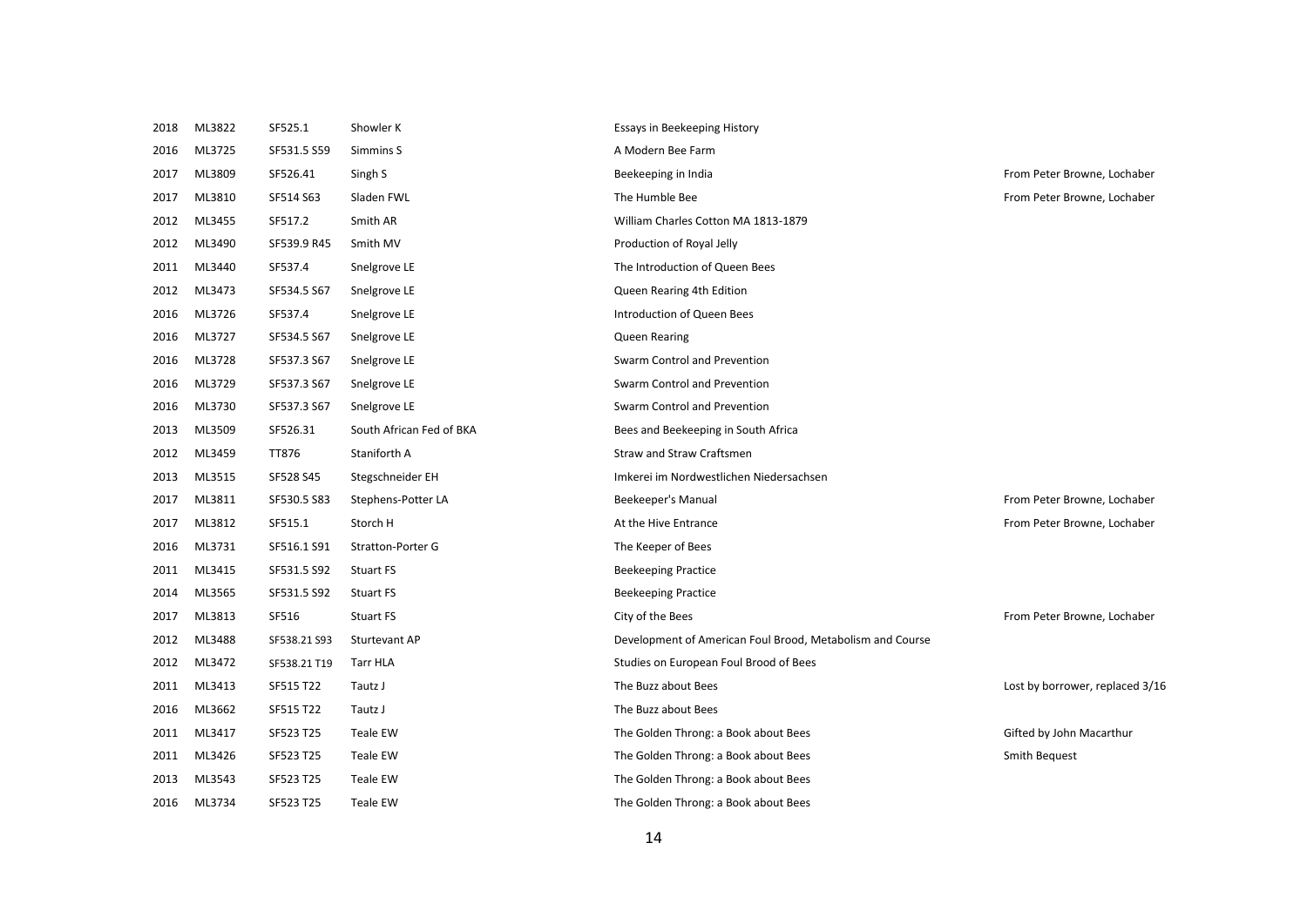| 2016 | ML3735 | SF526.61     | Tennant K                    | The Honey Flow - a Novel                                            |                               |
|------|--------|--------------|------------------------------|---------------------------------------------------------------------|-------------------------------|
| 2015 | ML3613 | <b>SF538</b> | Thompson HM and Barnett EM   | Pesticides and Honeybees                                            |                               |
| 2012 | ML3468 | SF525.4 T59  | Tinsley J                    | Beekeeping                                                          |                               |
| 2013 | ML3547 | SF530.3 T59  | Tinsley J                    | Hints and instructions to beginners in beekeeping                   |                               |
| 2013 | ML3548 | SF530.3 T59  | Tinsley J                    | Hints and instructions to beginners in beekeeping                   |                               |
| 2017 | ML3814 | SF523 T65    | <b>Tomkins and Griffiths</b> | <b>Practical Beekeeping</b>                                         | From Peter Browne, Lochaber   |
| 2011 | ML3400 | SF530.3 T94  | Turnbull W                   | The Bad Beekeepers' Club                                            |                               |
| 2016 | ML3736 | SF515.7 W12  | Wadey HJ                     | Behaviour of Bees and Beekeepers                                    |                               |
| 2018 | ML3826 | SF529.S96    | Wahlin B                     | Om Konsten att Umgas Med Bin (The Art of Living Together with Bees) | <b>Robert Couston Bequest</b> |
| 2011 | ML3419 | SF530.3 W14  | Waine A                      | <b>Background to Beekeeping</b>                                     | Gifted by John Macarthur      |
| 2014 | ML3564 | SF530.3 W14  | Waine A                      | Background to Beekeeping                                            |                               |
| 2015 | ML3658 | SF530.3 W14  | Waine AC                     | <b>Background to Beekeeping</b>                                     |                               |
| 2012 | ML3443 | SF525 W27    | Waring A and Waring C        | Haynes Bee Manual                                                   |                               |
| 2017 | ML3746 | SF525 W27    | Waring C and Waring A        | Haynes Bee Manual                                                   |                               |
| 2017 | ML3815 | SF524.1      | Weaver N and EC              | Beekeeping with the Stingless Bee                                   | From Peter Browne, Lochaber   |
| 2013 | ML3500 | SF525 W39    | Wedmore EB                   | A Manual of Beekeeping                                              |                               |
| 2015 | ML3623 | SF530.3 W39  | Wedmore EB                   | Successful Beekeeping                                               |                               |
| 2015 | ML3657 | SF525 W39    | Wedmore EB                   | A Manual of Beekeeping                                              |                               |
| 2016 | ML3737 | SF525 W39    | Wedmore EB                   | A Manual of Beekeeping                                              |                               |
| 2016 | ML3738 | SF537 57     | Wedmore EB                   | ventilation of Bee Hives                                            |                               |
| 2014 | ML3605 | SF525.3      | Weightman C                  | Border Bees 2nd Edition                                             |                               |
| 2016 | ML3739 | SF525.3      | Weightman C                  | <b>Border Bees</b>                                                  |                               |
| 2017 | ML3816 | SF535.15     | White J                      | Pollen: Its Collections and Preparation for the Microscope          | From Peter Browne, Lochaber   |
| 2016 | ML3740 | SF525 W59    | Whitehead SB                 | Honey Bees and Their Management                                     |                               |
| 2011 | ML3404 | QL496        | Wigglesworth VB              | The Principles of Insect Physiology                                 |                               |
| 2014 | ML3611 | SF515 W72    | Williams IH                  | <b>Chemical Communication in Honeybees</b>                          |                               |
| 2012 | ML3461 | SF525 W67    | Wildman D                    | Complete Guide to the Management of Bees throughout the Year        |                               |
| 2012 | ML3470 | SF517.5 W72  | Williams C                   | The Story of the Hive                                               |                               |
| 2016 | ML3667 | SF536.9 R21  | Williams IH                  | Pests and Pollination of Oil Seed Rape in England                   |                               |
| 2016 | ML3666 | SF536        | Williams IH                  | Research into Pollination of Alternative Crops at Rothamsted        |                               |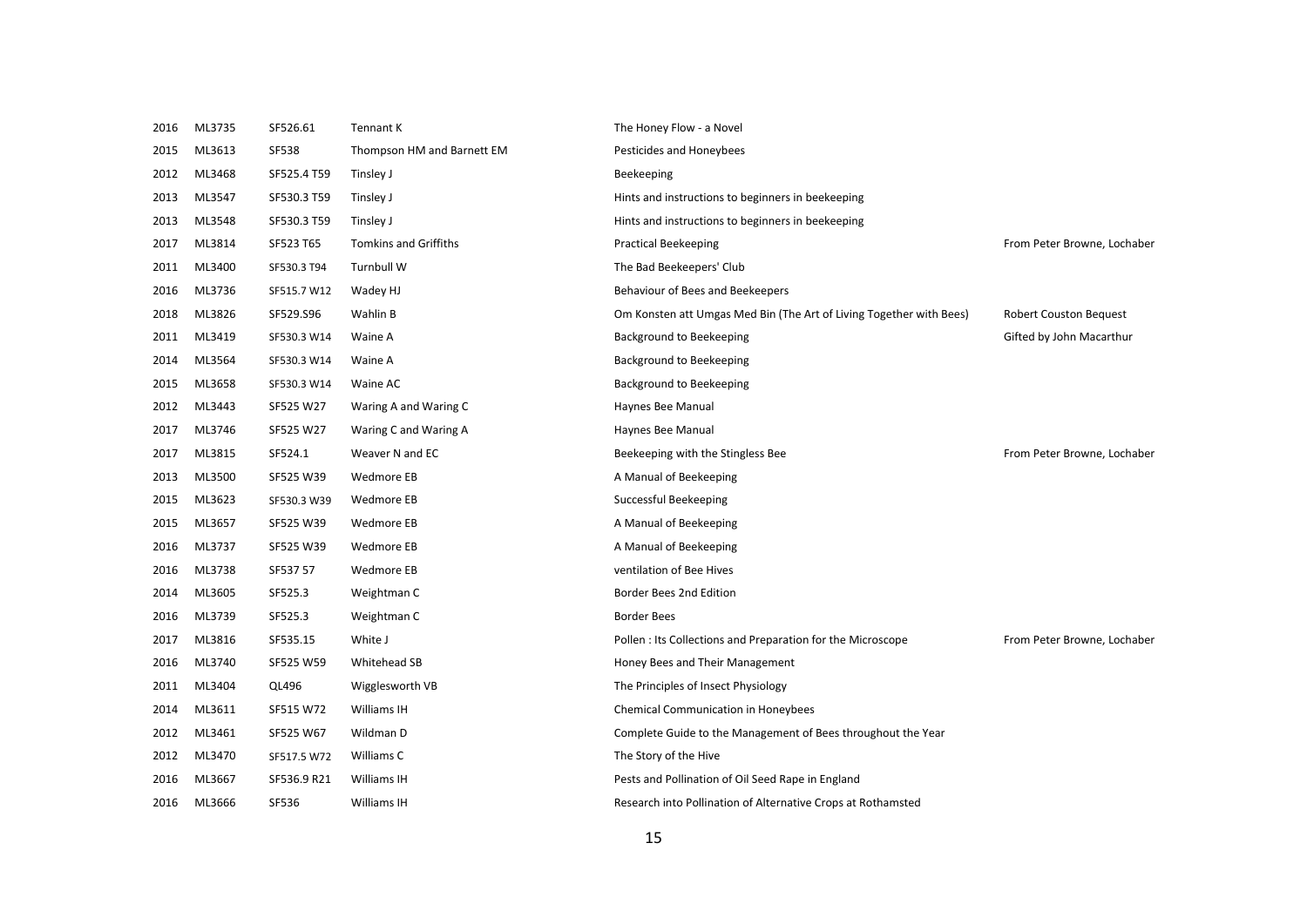| 2013 | ML3533 | SF536.9058   | Williams IH and Free JB   | The Pollination of Onion to Produce Hybrid Seed                |                             |
|------|--------|--------------|---------------------------|----------------------------------------------------------------|-----------------------------|
| 2016 | ML3680 | SF530.5 W72  | Williams J                | <b>Starting out with Bees</b>                                  |                             |
| 2016 | ML3681 | SF530.5 W72  | Williams J                | Starting out with Bees                                         |                             |
| 2012 | ML3451 | SF517.5 W7   | Wilson B                  | The Hive                                                       |                             |
| 2013 | ML3549 | SF537.54 W74 | Wilson HP and Milum VG    | Winter Protection for the Honeybee Colony                      |                             |
| 2015 | ML3614 | SF538.373    | Winfield A                | Insecticides and Beneficial Insects                            |                             |
| 2013 | ML3542 | S509         | Winfield AR               | Changes in Modern Agriculture                                  |                             |
| 2015 | ML3649 | SF515 W78    | Winston ML                | From Where I sit; Essays on Bees, Beekeeping and Science       |                             |
| 2017 | ML3817 | SF515 W      | Winston ML                | Biology of the Honey Bee                                       | From Peter Browne, Lochaber |
| 2017 | ML3818 | SF534.5 W89  | Woodward DR               | Queen Bee: Biology, Rearing and Breeding                       | From Peter Browne, Lochaber |
| 2012 | ML3460 | SF525.3 D49  | Yates JD                  | Nudge, Nudge, Hint, Hint                                       |                             |
| 2013 | ML3495 | SF517.8      | Yates JD and Yates BD     | Beekeeping Study Notes for the BBKA Exams, Modules 5,6,7 and 8 |                             |
| 2013 | ML3496 | SF517.8      | Yates JD and Yates BD     | Beekeeping Study Notes for the BBKA Exam, Modules 1,2 and 3    |                             |
| 2013 | ML3497 | SF517.8      | Yates JD and Yates BD     | Beekeeping Study Notes for the BBKA Exam, Modules 1,2 and 3    |                             |
| 2014 | ML3573 | SF517.8      | Yates JD and Yates BD     | Beekeeping Study Notes for the BBKA Examinations               |                             |
| 2017 | ML3747 | SF517.8      | Yates JD and Yates BD     | Beekeeping Study Notes Basic examination                       |                             |
| 2017 | ML3819 | SF514 Z19    | Zahradnik J               | Bees, Wasps and Ants                                           | From Peter Browne, Lochaber |
| 2013 | ML3512 | SF528 Z26    | Zander E and Böttche FK   | Haltung und Zucht der Biene                                    |                             |
| 2011 | ML3397 | SF539        | Zander, Koch and Maurizio | Das Honig                                                      |                             |
| 2017 | ML3820 | SF514.9      | Zeuner FE and Manning FJ  | Monograph of Fossil Bees                                       | From Peter Browne, Lochaber |
| 2010 | ML3383 | SF525 C68    |                           | <b>Collins Beekeeping Bible</b>                                |                             |
| 2011 | ML3399 | SF521.5 B41  |                           | The Beekeeper's Annual                                         |                             |
| 2011 | ML3412 | SF525 C68    |                           | Collins Beekeepers' Bible                                      |                             |
| 2013 | ML3504 | SF521.5 B41  |                           | Beekeepers' Annual 2005                                        |                             |
| 2013 | ML3505 | SF521.5 B41  |                           | Beekeepers' Annual 2004                                        |                             |
| 2013 | ML3506 | SF521.5 B41  |                           | Beekeepers' Annual 1993                                        |                             |
| 2015 | ML3627 | SF533        |                           | Beekeeping Catalogues a Collection A-L                         |                             |
| 2015 | ML3628 | SF533        |                           |                                                                |                             |
| 2015 | ML3629 | SF533        |                           |                                                                |                             |
| 2015 | ML3630 | SF533        |                           |                                                                |                             |